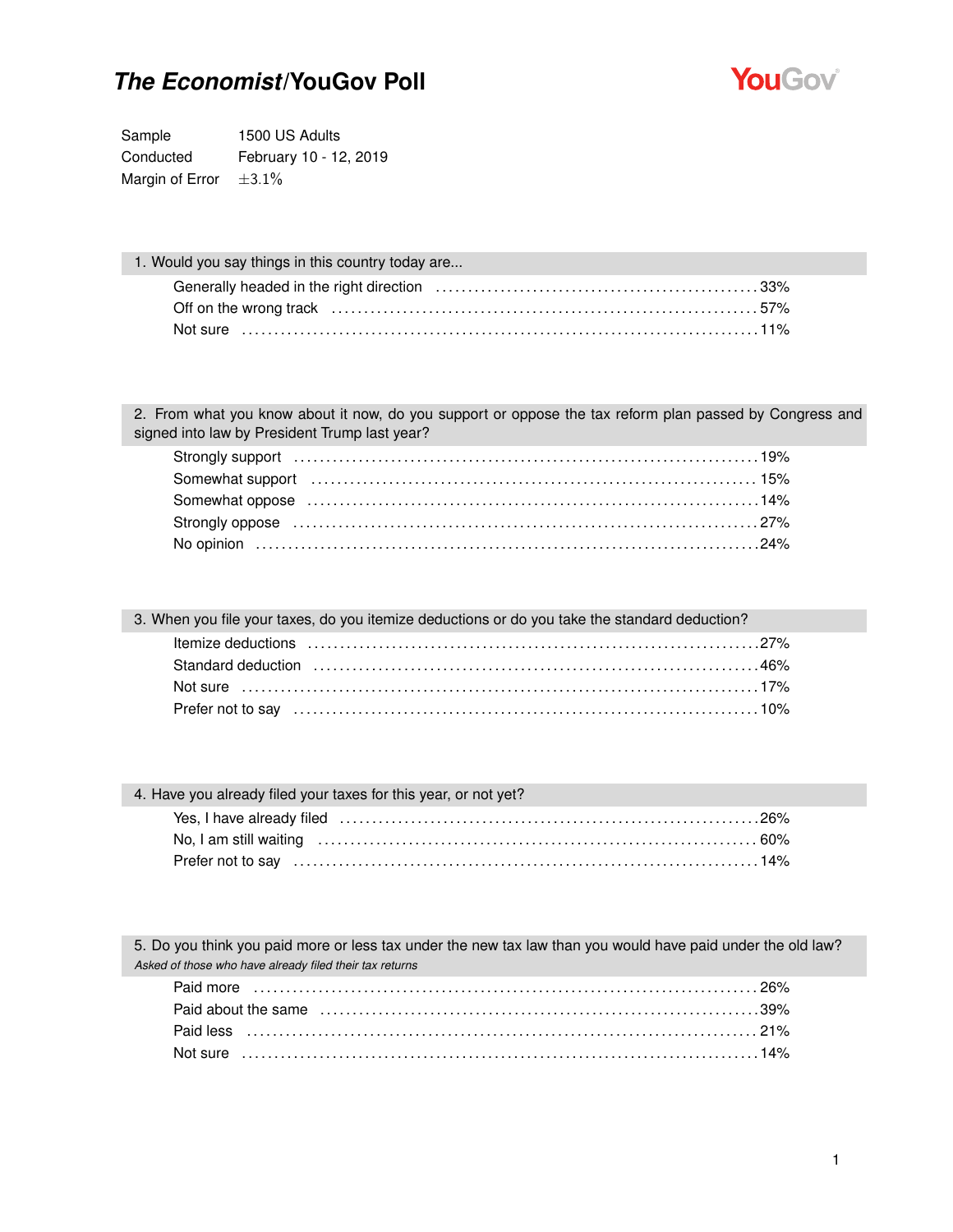

6. Do you think you will pay more or less under the new tax law than you would have had to pay under the old law?

*Asked of those who have not yet filed their tax returns*

| Pay about the same (a) contained a state of the same contained a state of the same of the same contained a state of the same state of the same state of the same state of the state of the state of the state of the state of |  |
|-------------------------------------------------------------------------------------------------------------------------------------------------------------------------------------------------------------------------------|--|
|                                                                                                                                                                                                                               |  |
|                                                                                                                                                                                                                               |  |

7. How much have you heard in the news recently about the chance of another partial government shutdown over federal spending on constructing a wall on the U.S.-Mexico border?

8. Do you think the disagreement between President Trump and the Democrats and Republicans in Congress over federal spending on constructing a wall on the U.S.-Mexico border will lead to another shutdown of the federal government, or do you think they will reach an agreement in time to avoid a shutdown?

9. How much do you think each of the groups listed below wants to AVOID another partial federal government shutdown?

|                         | A lot | A little | Not at all | Not sure |
|-------------------------|-------|----------|------------|----------|
| Democrats in Congress   | 41%   | 19%      | 28%        | 12%      |
| Republicans in Congress | 34%   | 36%      | 16%        | 14%      |
| President Trump         | 29%   | 18%      | 42%        | 11%      |

10. If President Trump and the Democrats and Republicans in Congress do not reach an agreement over federal spending on constructing a wall on the U.S.-Mexico border in time to avoid a shutdown of the federal government, who do you think will more to blame?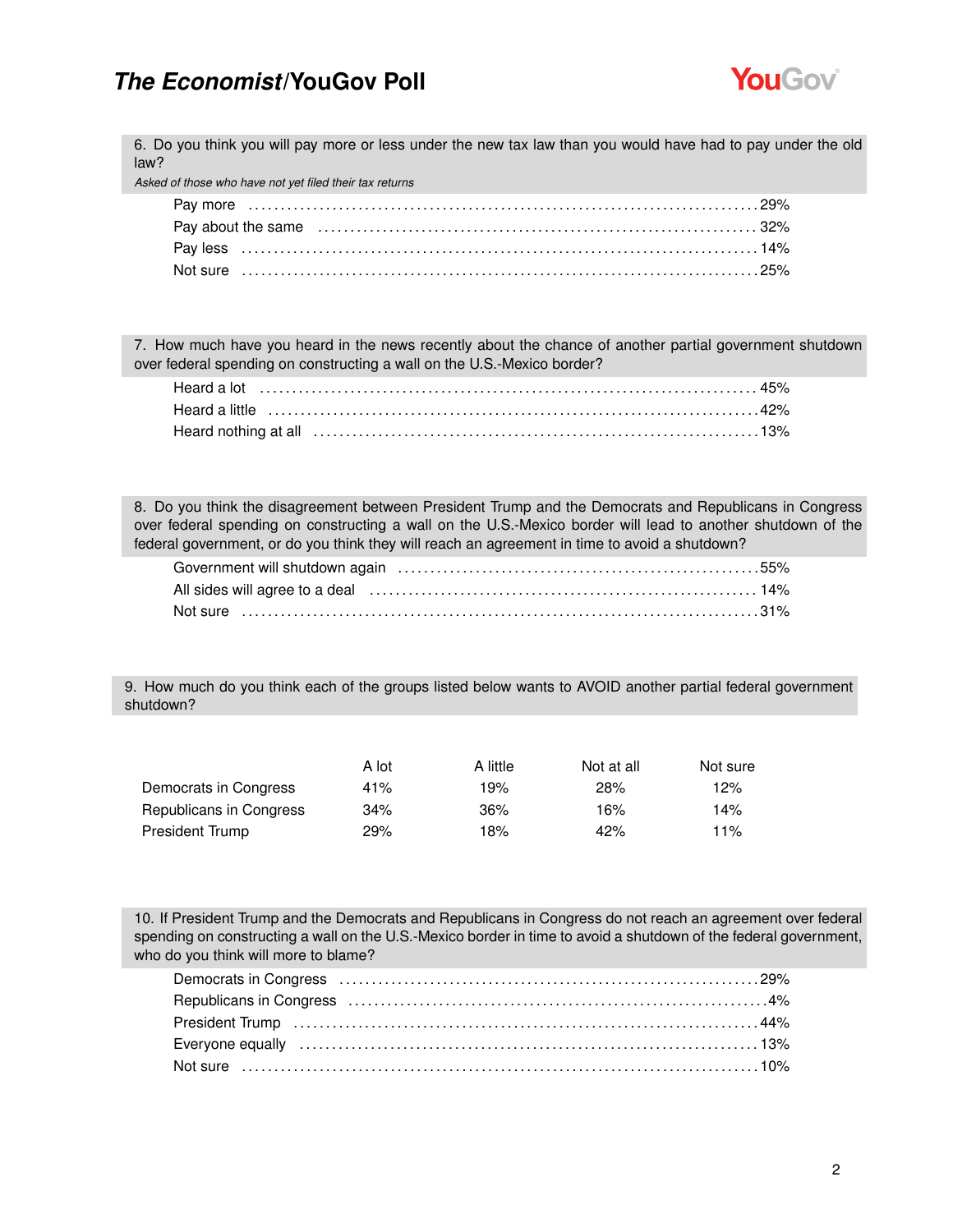

11. How likely is it that there will be another government shutdown this month when the current deal expires?

| 12. Do you favor or oppose building a wall along the US-Mexico border to try to stop illegal immigration? |  |
|-----------------------------------------------------------------------------------------------------------|--|
|                                                                                                           |  |
|                                                                                                           |  |
|                                                                                                           |  |

13. Do you support or oppose a law that would grant permanent legal status to "Dreamers", otherwise law-abiding children and young adults who were brought into the United States at a very young age by parents who are illegal immigrants?

#### 14. Which one of the statements below do you agree with the most?

| Building the wall is the only way to secure the U.S. border with Mexico 32%                       |  |
|---------------------------------------------------------------------------------------------------|--|
| Building the wall is not necessary, but it is one of the best ways to secure the U.S. border with |  |
|                                                                                                   |  |
| Building the wall is not necessary, and there are better ways to secure the U.S. border with      |  |
|                                                                                                   |  |

| 15. Is there currently a crisis on the U.S. border with Mexico, or not? |  |
|-------------------------------------------------------------------------|--|
|                                                                         |  |
|                                                                         |  |
|                                                                         |  |

16. Do you think Donald Trump should or should not declare a national emergency on the U.S. southern border in order to pay for the construction of a border wall?

Should declare a national emergency . . . . . . . . . . . . . . . . . . . . . . . . . . . . . . . . . . . . . . . . . . . . . . . . . . . 29%

*continued on the next page . . .*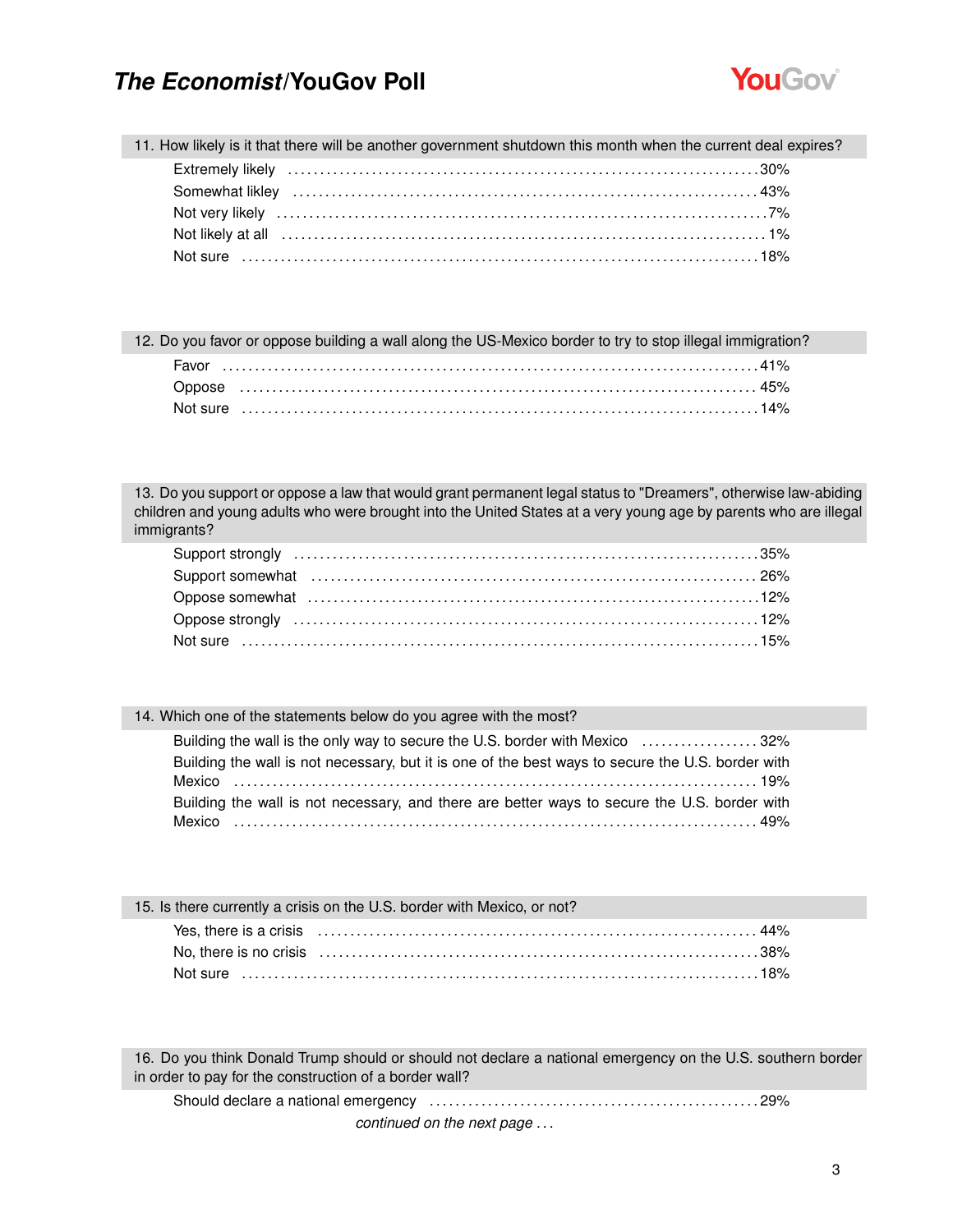

#### *continued from previous page*

| Not sure …………………………………………………………………………………17% |  |
|---------------------------------------------|--|

17. How trustworthy do you rate the following news organizations?

|                        | Very<br>trustworthy | Trustworthy | <b>Neither</b><br>trustworthy<br>nor untrust-<br>worthy | Untrustwor-<br>thy | Very un-<br>trustworthy |
|------------------------|---------------------|-------------|---------------------------------------------------------|--------------------|-------------------------|
| New York Times         | 12%                 | 29%         | 29%                                                     | 12%                | 17%                     |
| <b>Washington Post</b> | 12%                 | 29%         | 31%                                                     | 13%                | 15%                     |
| <b>CNN</b>             | 11%                 | 28%         | 26%                                                     | 12%                | 23%                     |
| Fox                    | 11%                 | 22%         | 26%                                                     | 18%                | 23%                     |
| <b>Breitbart</b>       | 5%                  | 11%         | 47%                                                     | 12%                | 25%                     |

#### 18. How trustworthy do you rate the following news organizations?

|                        | Verv<br>trustworthy | Trustworthy | <b>Neither</b><br>trustworthy<br>nor untrust-<br>worthy | Untrustwor-<br>thy | Very un-<br>trustworthy |
|------------------------|---------------------|-------------|---------------------------------------------------------|--------------------|-------------------------|
| Wall Street Journal    | 9%                  | 35%         | 38%                                                     | 10%                | 8%                      |
| Guardian               | 6%                  | 17%         | 59%                                                     | 10%                | 7%                      |
| Drudge Report          | 5%                  | 12%         | 57%                                                     | 13%                | 13%                     |
| Economist              | 7%                  | 20%         | 60%                                                     | 7%                 | 6%                      |
| <b>Huffington Post</b> | 6%                  | 21%         | 42%                                                     | 14%                | 16%                     |

19. How trustworthy do you rate the following news organizations?

|                  | Very<br>trustworthy | Trustworthy | Neither<br>trustworthy<br>nor untrust-<br>worthy | Untrustwor-<br>thy | Very un-<br>trustworthy |
|------------------|---------------------|-------------|--------------------------------------------------|--------------------|-------------------------|
| <b>BuzzFeed</b>  | 4%                  | 15%         | 48%                                              | 18%                | 15%                     |
| The Daily Caller | 3%                  | 8%          | 66%                                              | 13%                | 10%                     |
| <b>NPR</b>       | 15%                 | 21%         | 44%                                              | 11%                | 10%                     |
| Yahoo            | 5%                  | 21%         | 50%                                              | 14%                | 10%                     |
| BBC              | 14%                 | 29%         | 42%                                              | 10%                | 5%                      |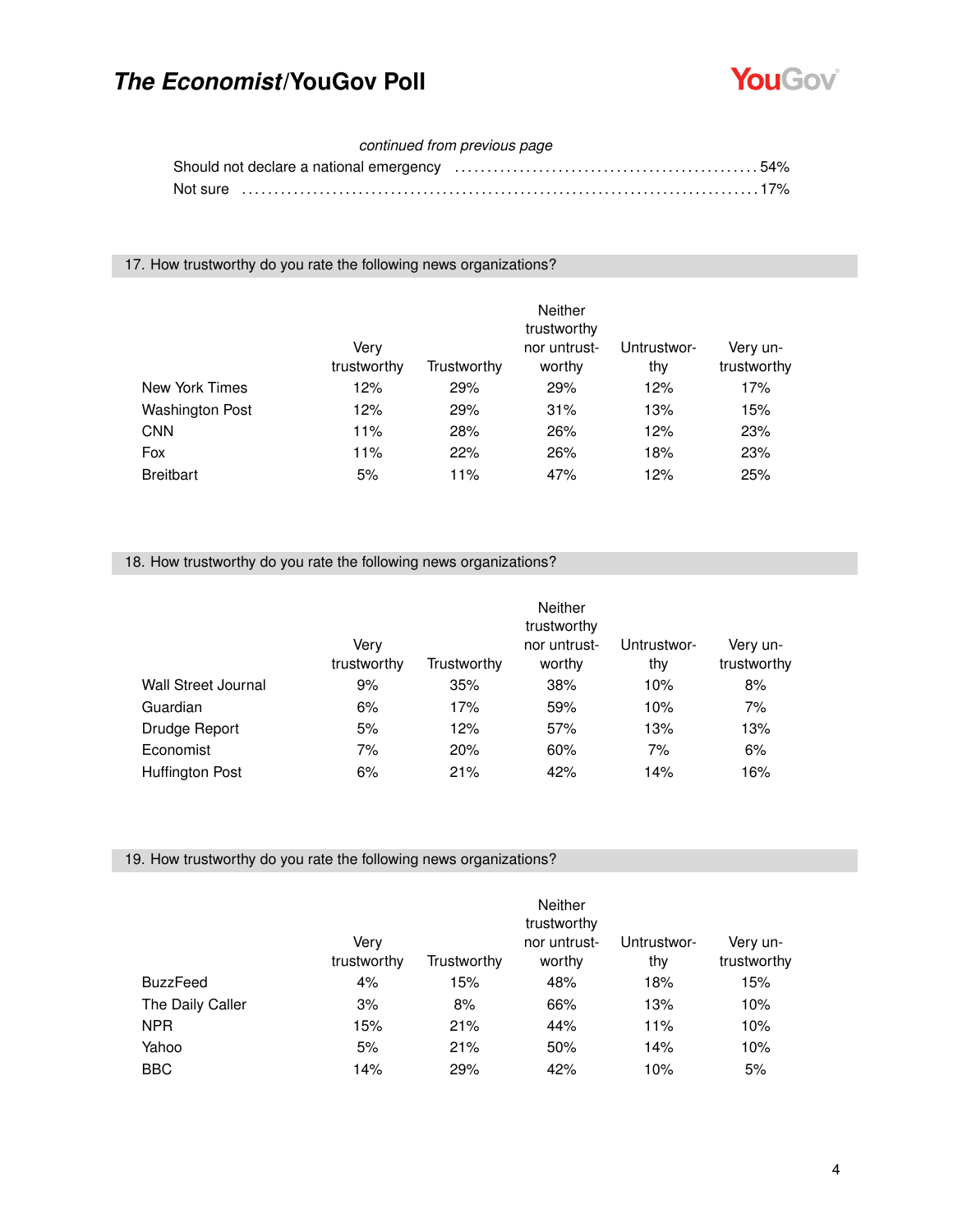

20. How trustworthy do you rate the following news organizations?

|                 | Very<br>trustworthy | Trustworthy | <b>Neither</b><br>trustworthy<br>nor untrust-<br>worthy | Untrustwor-<br>thy | Very un-<br>trustworthy |
|-----------------|---------------------|-------------|---------------------------------------------------------|--------------------|-------------------------|
| NBC             | 11%                 | 32%         | 29%                                                     | 14%                | 13%                     |
| <b>CBS</b>      | 9%                  | 34%         | 31%                                                     | 13%                | 12%                     |
| Bloomberg       | 7%                  | 23%         | 43%                                                     | 14%                | 12%                     |
| Daily Kos       | 7%                  | 8%          | 56%                                                     | 13%                | 16%                     |
| <b>InfoWars</b> | 5%                  | 7%          | 51%                                                     | 14%                | 24%                     |

21. How trustworthy do you rate the following news organizations?

|                | Very<br>trustworthy | Trustworthy | <b>Neither</b><br>trustworthy<br>nor untrust-<br>worthy | Untrustwor-<br>thy | Very un-<br>trustworthy |
|----------------|---------------------|-------------|---------------------------------------------------------|--------------------|-------------------------|
| <b>Reuters</b> | 9%                  | 25%         | 49%                                                     | 9%                 | 7%                      |
| Mother Jones   | 6%                  | 13%         | 58%                                                     | 11%                | 12%                     |
| Daily Mail     | 4%                  | 12%         | 58%                                                     | 17%                | 10%                     |
| New Yorker     | 8%                  | 22%         | 45%                                                     | 13%                | 12%                     |
| ABC            | 8%                  | 33%         | 33%                                                     | 14%                | 11%                     |

#### 22. How trustworthy do you rate the following news organizations?

|                  | Very<br>trustworthy | Trustworthy | Neither<br>trustworthy<br>nor untrust-<br>worthy | Untrustwor-<br>thy | Very un-<br>trustworthy |
|------------------|---------------------|-------------|--------------------------------------------------|--------------------|-------------------------|
| Forbes           | 9%                  | 34%         | 44%                                              | 8%                 | 5%                      |
| <b>USA Today</b> | 7%                  | 27%         | 45%                                              | 13%                | 8%                      |
| Politico         | 5%                  | 19%         | 54%                                              | 12%                | 10%                     |
| Vox              | 4%                  | 12%         | 65%                                              | 10%                | 9%                      |
| <b>PBS</b>       | 21%                 | 30%         | 34%                                              | 8%                 | 8%                      |

| 23. How often do you support or oppose President Trump's policies?              |  |
|---------------------------------------------------------------------------------|--|
|                                                                                 |  |
| Support President Trump's policies most of the time, but oppose a few 22%       |  |
| 50/50 - Support or oppose President Trump's policies about half of the time 11% |  |
| continued on the next page                                                      |  |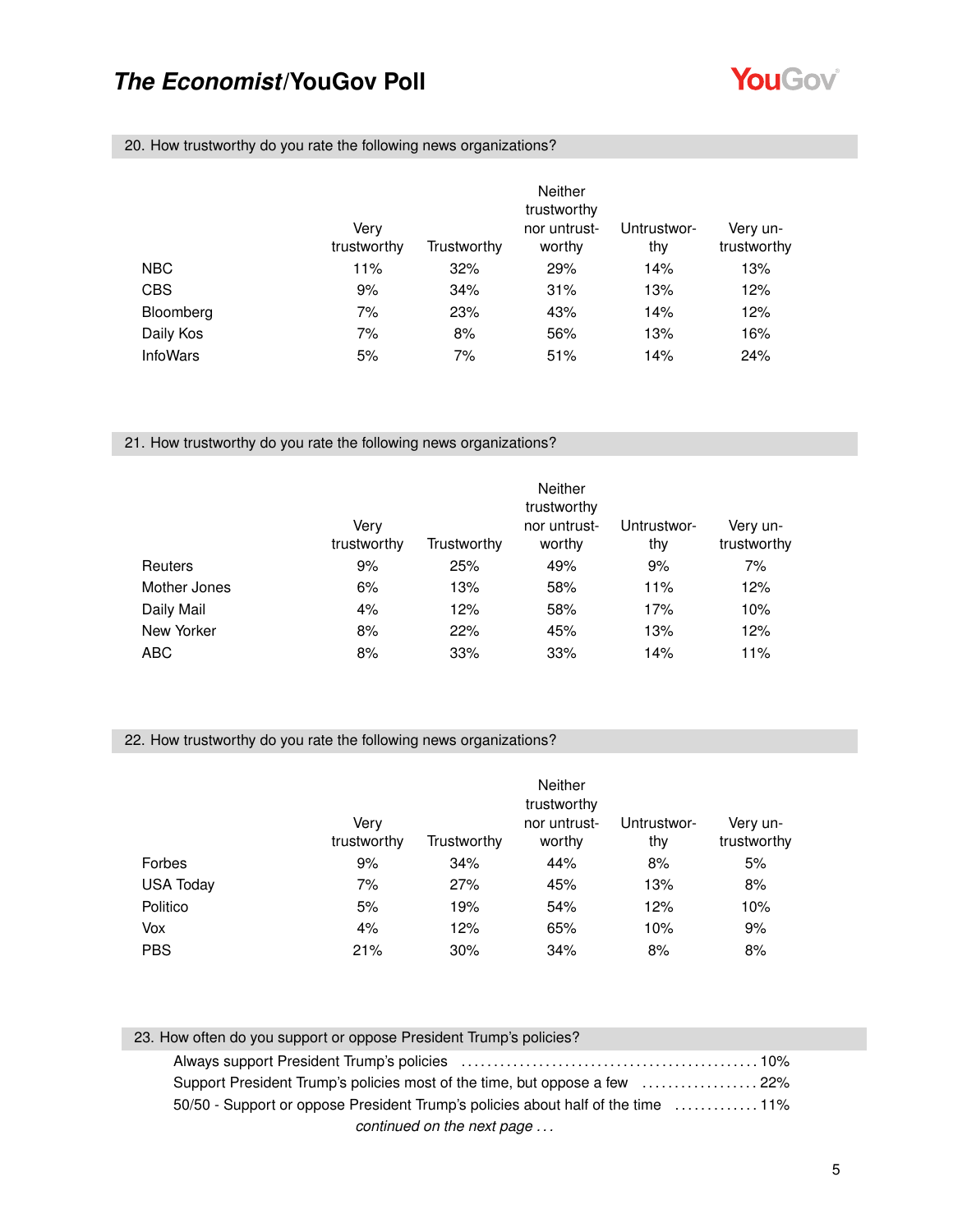

#### *continued from previous page*

| Oppose President Trump's policies most of the time, but support a few 24% |  |
|---------------------------------------------------------------------------|--|
|                                                                           |  |
|                                                                           |  |

#### 24. How likely do you think it is that...

|                                                                            | Very likely | Somewhat<br>likely | Not very<br>likely | Not likely at<br>all | Not sure |
|----------------------------------------------------------------------------|-------------|--------------------|--------------------|----------------------|----------|
| Donald Trump will not win<br>reelection in 2020                            | 29%         | 20%                | 17%                | 18%                  | 15%      |
| Donald Trump will not run<br>for reelection in 2020                        | 12%         | 12%                | 20%                | 41%                  | 14%      |
| Donald Trump will leave<br>office before the next<br>presidential election | 8%          | 16%                | 21%                | 41%                  | 14%      |

#### 25. Do you have a favorable or an unfavorable opinion of the following people?

|                          | Very<br>favorable | Somewhat<br>favorable | Somewhat<br>unfavorable | Very<br>unfavorable | Don't know |
|--------------------------|-------------------|-----------------------|-------------------------|---------------------|------------|
| <b>Stacey Abrams</b>     | 14%               | 15%                   | 8%                      | 19%                 | 43%        |
| Cory Booker              | 12%               | 19%                   | 9%                      | 23%                 | 36%        |
| Pete Buttigieg           | 4%                | 11%                   | 8%                      | 8%                  | 69%        |
| Julian Castro            | 7%                | 16%                   | 9%                      | 16%                 | 52%        |
| John Delaney             | 3%                | 11%                   | 9%                      | 9%                  | 69%        |
| Tulsi Gabbard            | 4%                | 12%                   | 13%                     | 14%                 | 57%        |
| Kirsten Gillibrand       | 7%                | 17%                   | 14%                     | 18%                 | 44%        |
| Kamala Harris            | 15%               | 18%                   | 9%                      | 25%                 | 32%        |
| Amy Klobuchar            | 9%                | 15%                   | 11%                     | 13%                 | 52%        |
| Alexandria Ocasio-Cortez | 17%               | 17%                   | 9%                      | 28%                 | 29%        |
| <b>Bernie Sanders</b>    | 19%               | 24%                   | 15%                     | 28%                 | 14%        |
| <b>Howard Schultz</b>    | 5%                | 11%                   | 16%                     | 17%                 | 51%        |
| Elizabeth Warren         | 14%               | 22%                   | 11%                     | 29%                 | 23%        |

### 26. On the subject of climate change do you think:

| The world's climate is changing as a result of human activity 54%     |  |
|-----------------------------------------------------------------------|--|
| The world's climate is changing but NOT because of human activity 25% |  |
|                                                                       |  |
|                                                                       |  |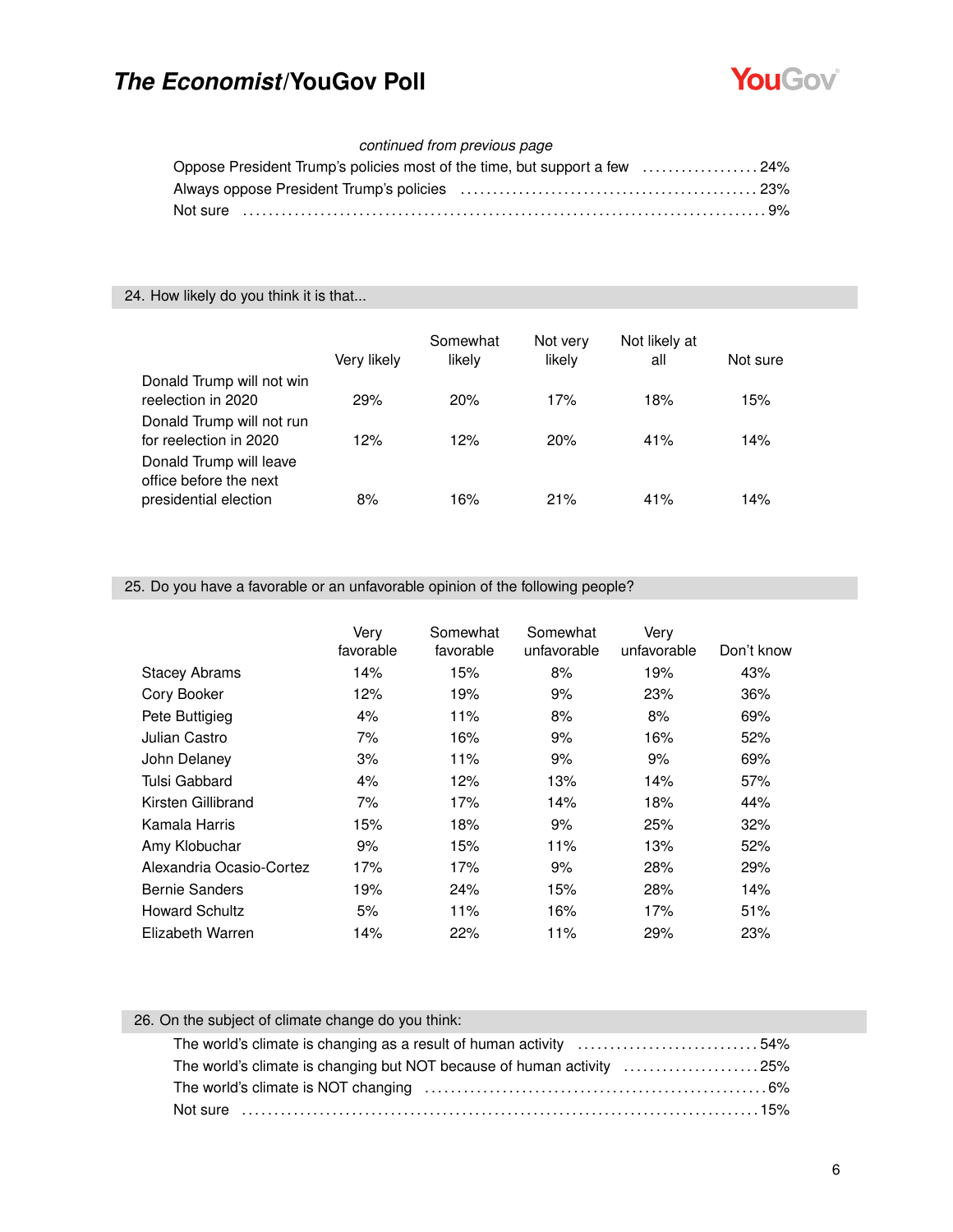

27. How sure are you that the climate is [changing as a result of human activity/changing but NOT because of human activity/NOT changing]?

28. How much, if anything, have you heard in the news recently about the Green New Deal?

| 29. From what you know about it now do you support or oppose the Green New Deal?               |
|------------------------------------------------------------------------------------------------|
|                                                                                                |
|                                                                                                |
| Neither support nor oppose <i>manumanous content and setting the support</i> nor oppose $14\%$ |
|                                                                                                |
|                                                                                                |
|                                                                                                |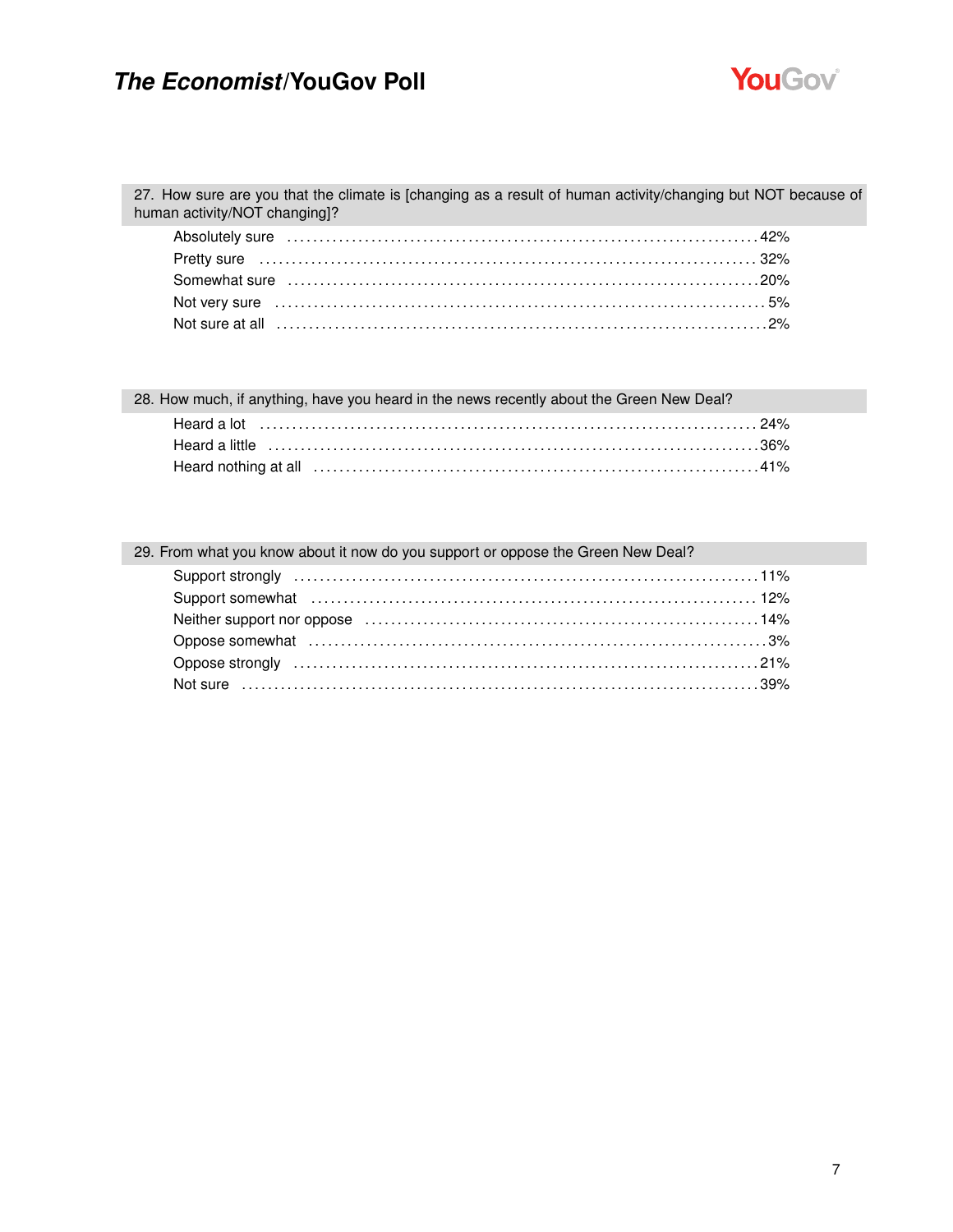

30. Do you support or oppose the federal government adopting the following policies?

|                                                                                                                                                                                                                                                                                                                                                                                                                                                                                            | Support | Oppose | Not sure |
|--------------------------------------------------------------------------------------------------------------------------------------------------------------------------------------------------------------------------------------------------------------------------------------------------------------------------------------------------------------------------------------------------------------------------------------------------------------------------------------------|---------|--------|----------|
| Providing and leveraging,<br>in a way that ensures that<br>the public receives<br>appropriate ownership<br>stakes and returns on<br>investment, adequate<br>capital (including through<br>community grants, public<br>banks, and other public<br>financing), technical<br>expertise, supporting<br>policies, and other forms<br>of assistance to<br>communities,<br>organizations, Federal,<br>State, and local<br>government agencies,<br>and businesses working<br>on the Green New Deal |         |        |          |
| mobilization;                                                                                                                                                                                                                                                                                                                                                                                                                                                                              | 35%     | 23%    | 42%      |
| Ensuring that the Federal<br>Government takes into<br>account the complete<br>environmental and social<br>costs and impacts of<br>emissions through-<br>existing laws; new<br>policies and programs;<br>and ensuring that<br>frontline and vulnerable<br>communities shall not be                                                                                                                                                                                                          |         |        |          |
| adversely affected;                                                                                                                                                                                                                                                                                                                                                                                                                                                                        | 47%     | 19%    | 34%      |
| Providing resources,<br>training, and high-quality<br>education, including<br>higher education, to all<br>people of the United<br>States, with a focus on<br>frontline and vulnerable<br>communities, so those<br>communities may be full<br>and equal participants in<br>the Green New Deal                                                                                                                                                                                               |         |        |          |
| mobilization;                                                                                                                                                                                                                                                                                                                                                                                                                                                                              | 43%     | 25%    | 32%      |

*continued on the next page . . .*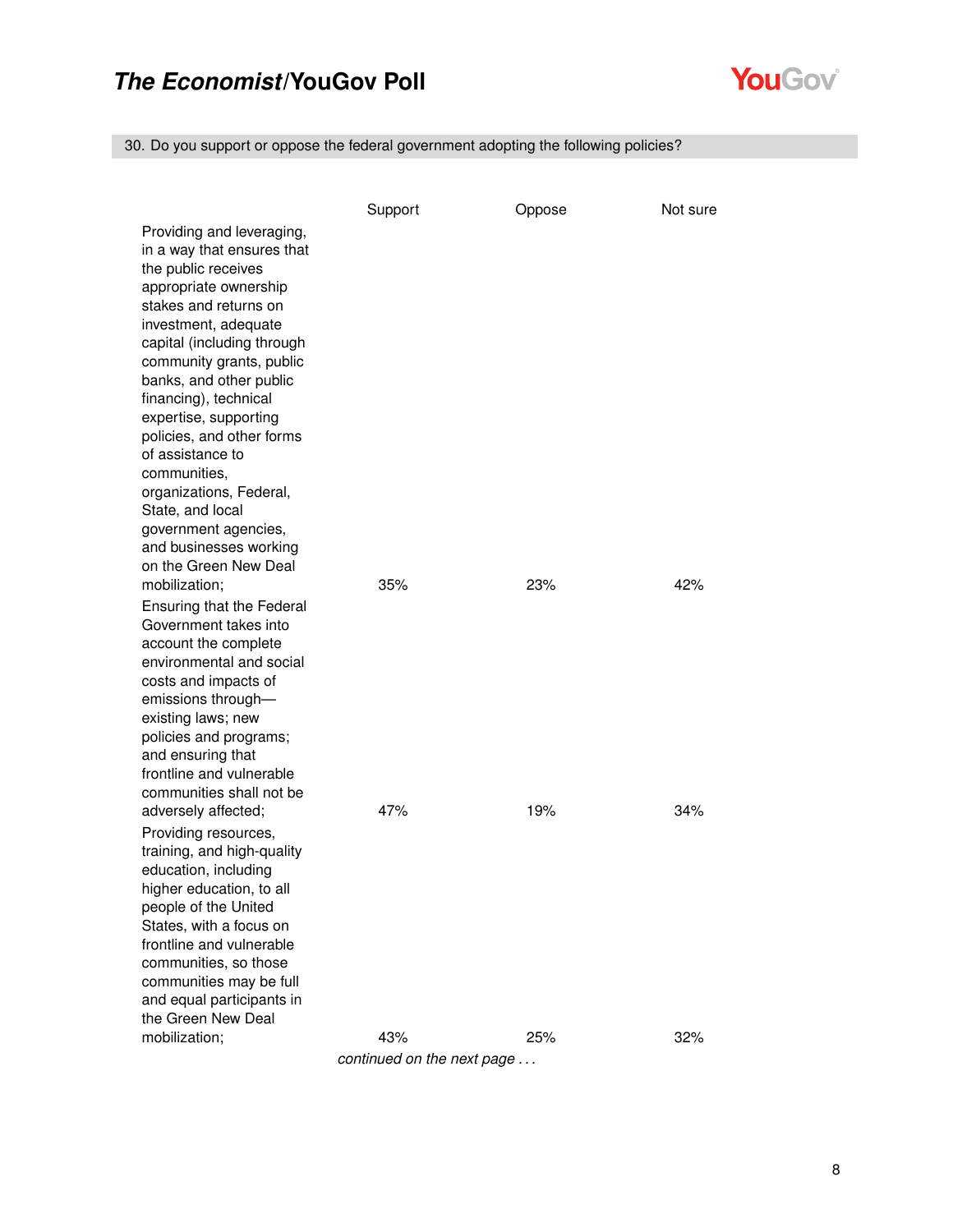

#### *continued from previous page*

|                                                                                                                                                                                                                                                                                                                                                                                                                                                                                 | Support    | Oppose     | Not sure   |
|---------------------------------------------------------------------------------------------------------------------------------------------------------------------------------------------------------------------------------------------------------------------------------------------------------------------------------------------------------------------------------------------------------------------------------------------------------------------------------|------------|------------|------------|
| Making public<br>investments in the<br>research and<br>development of new<br>clean and renewable                                                                                                                                                                                                                                                                                                                                                                                |            |            |            |
| energy technologies and<br>industries;<br>Directing investments to<br>spur economic<br>development, deepen<br>and diversify industry in<br>local and regional<br>economies, and build<br>wealth and community<br>ownership, while<br>prioritizing high-quality<br>job creation and<br>economic, social, and<br>environmental benefits in<br>frontline and vulnerable<br>communities that may<br>otherwise struggle with<br>the transition away from<br>greenhouse gas intensive | 58%        | 15%        | 27%        |
| industries;<br>Ensuring the use of<br>democratic and<br>participatory processes<br>that are inclusive of and<br>led by frontline and<br>vulnerable communities<br>and workers to plan,<br>implement, and<br>administer the Green<br>New Deal mobilization at                                                                                                                                                                                                                    | 42%        | 21%        | 37%        |
| the local level;<br>Ensuring that the Green<br>New Deal mobilization<br>creates high-quality union<br>jobs that pay prevailing<br>wages, hires local<br>workers, offers training<br>and advancement<br>opportunities, and<br>guarantees wage and<br>benefit parity for workers<br>affected by the transition;                                                                                                                                                                   | 33%<br>42% | 25%<br>24% | 42%<br>34% |

*continued on the next page . . .*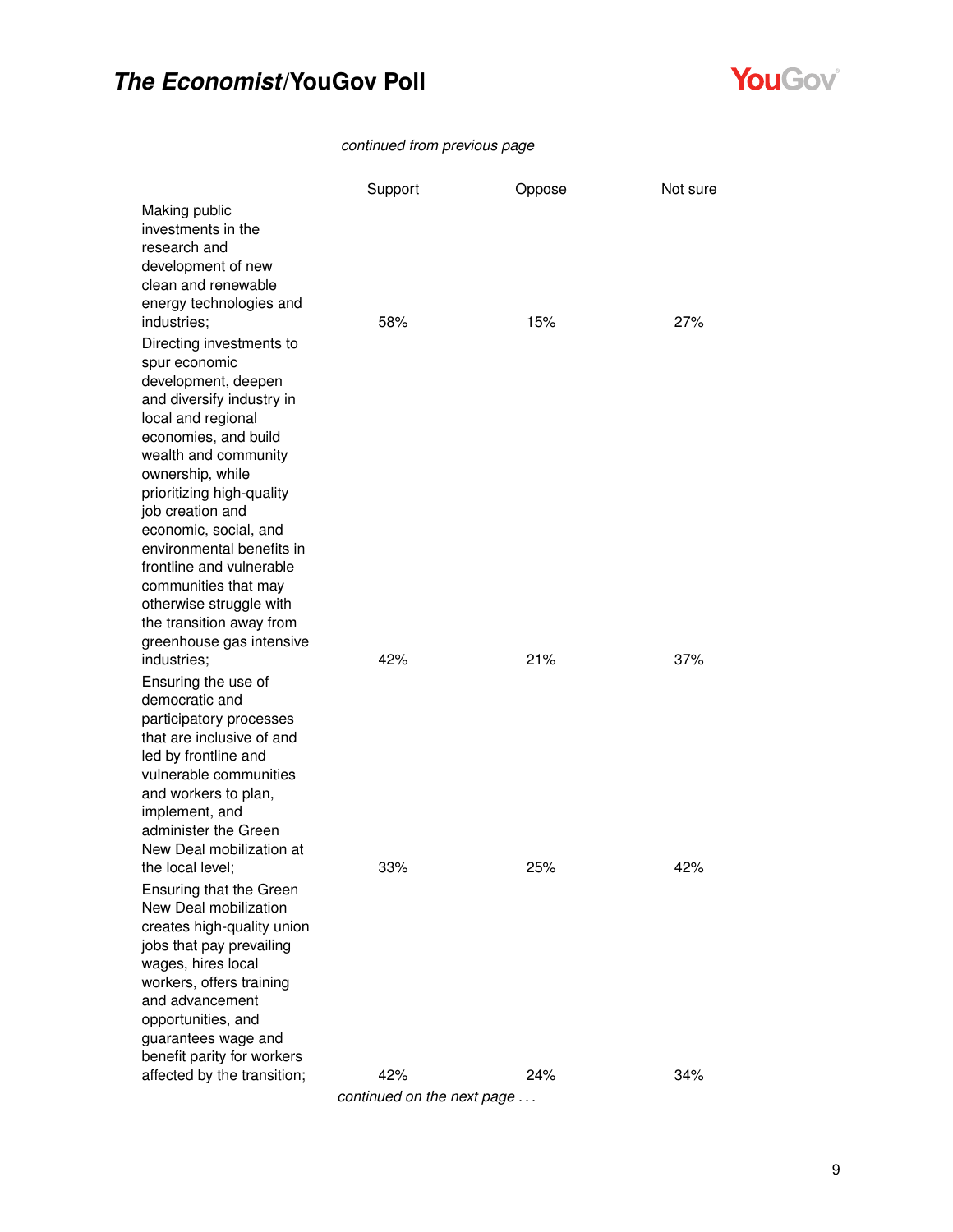

#### *continued from previous page*

|                                                                                                                                                                                                                                                                              | Support                    | Oppose | Not sure |
|------------------------------------------------------------------------------------------------------------------------------------------------------------------------------------------------------------------------------------------------------------------------------|----------------------------|--------|----------|
| Guaranteeing a job with a<br>family-sustaining wage,<br>adequate family and<br>medical leave, paid<br>vacations, and retirement<br>security to all people of<br>the United States;                                                                                           | 51%                        | 25%    | 24%      |
| Strengthening and<br>protecting the right of all<br>workers to organize,<br>unionize, and collectively<br>bargain free of coercion,<br>intimidation, and<br>harassment:                                                                                                      | 56%                        | 18%    | 27%      |
| Strengthening and                                                                                                                                                                                                                                                            |                            |        |          |
| enforcing labor,<br>workplace health and<br>safety, antidiscrimination,<br>and wage and hour<br>standards across all<br>employers, industries,                                                                                                                               |                            |        |          |
| and sectors;<br>Enacting and enforcing<br>trade rules, procurement<br>standards, and border<br>adjustments with strong<br>labor and environmental<br>protections- to stop the<br>transfer of jobs and<br>pollution overseas; and to<br>grow domestic<br>manufacturing in the | 59%                        | 18%    | 23%      |
| United States;<br>Ensuring that public<br>lands, waters, and<br>oceans are protected and<br>that eminent domain is                                                                                                                                                           | 57%                        | 12%    | 31%      |
| not abused;                                                                                                                                                                                                                                                                  | 71%                        | 8%     | 21%      |
|                                                                                                                                                                                                                                                                              | continued on the novt nogo |        |          |

*continued on the next page . . .*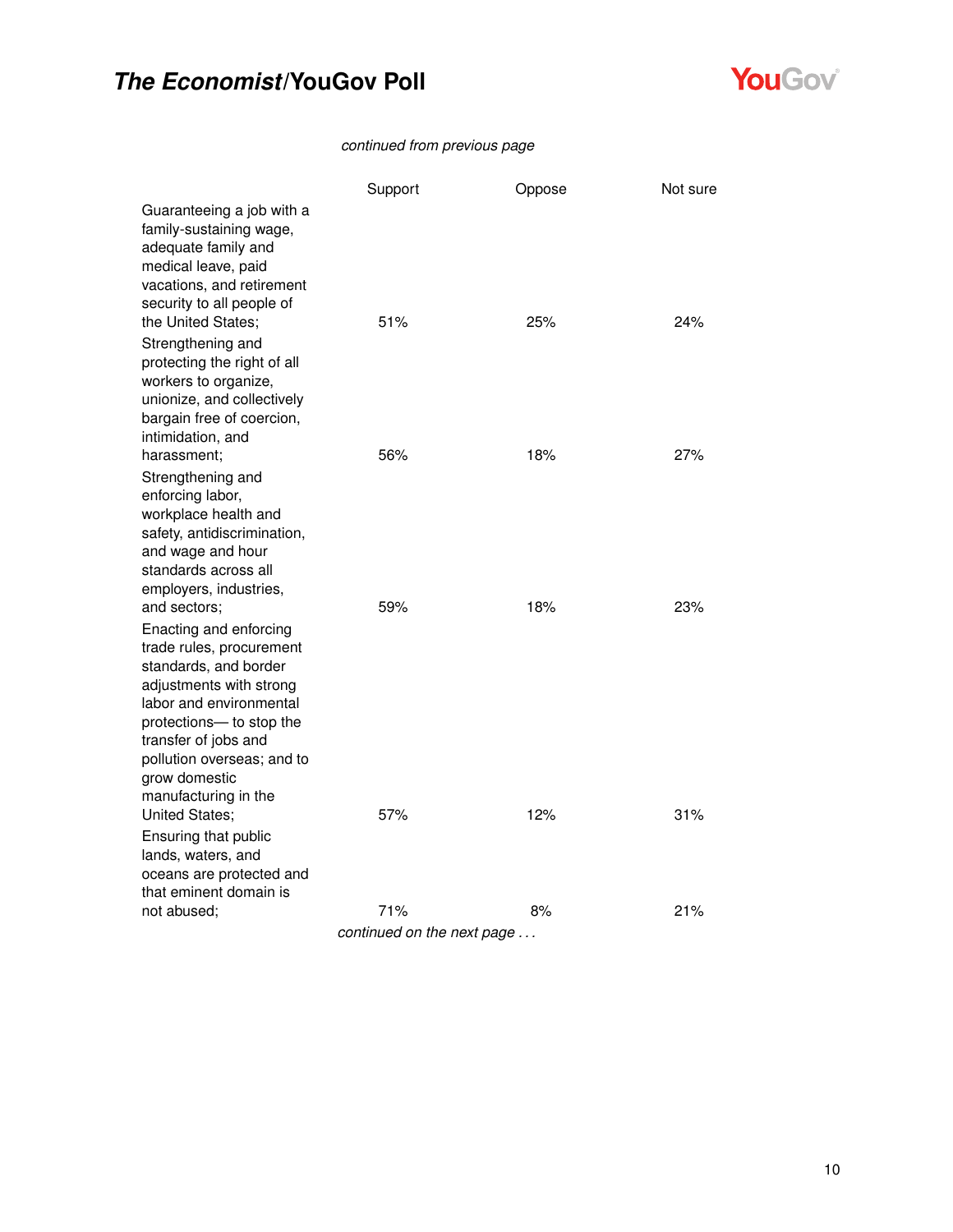

#### *continued from previous page*

|                                                                                                                                                                                                                                                                                                          | Support | Oppose | Not sure |
|----------------------------------------------------------------------------------------------------------------------------------------------------------------------------------------------------------------------------------------------------------------------------------------------------------|---------|--------|----------|
| Obtaining the free, prior,<br>and informed consent of<br>indigenous people for all<br>decisions that affect<br>indigenous people and<br>their traditional territories,<br>honoring all treaties and<br>agreements with<br>indigenous people, and<br>protecting and enforcing<br>the sovereignty and land |         |        |          |
| rights of indigenous<br>people;                                                                                                                                                                                                                                                                          | 50%     | 17%    | 33%      |
| Ensuring a commercial<br>environment where every<br>businessperson is free<br>from unfair competition<br>and domination by<br>domestic or international                                                                                                                                                  |         |        |          |
| monopolies;<br>Providing all people of<br>the United States with-<br>high-quality health care;<br>affordable, safe, and<br>adequate housing;<br>economic security; and<br>access to clean water,<br>clean air, healthy and<br>affordable food, and                                                       | 46%     | 16%    | 38%      |
| nature.                                                                                                                                                                                                                                                                                                  | 54%     | 23%    | 22%      |

| 31. About how often do you go to see movies in a movie theater?                                                              |  |
|------------------------------------------------------------------------------------------------------------------------------|--|
|                                                                                                                              |  |
|                                                                                                                              |  |
|                                                                                                                              |  |
| Few times a year (a) $\ldots$ and $\ldots$ and $\ldots$ are $\ldots$ and $\ldots$ are $\ldots$ and $\ldots$ and $\ldots$ 30% |  |
|                                                                                                                              |  |
|                                                                                                                              |  |

| 32. Which one do you prefer?                                                                                                                                                                                                   |  |
|--------------------------------------------------------------------------------------------------------------------------------------------------------------------------------------------------------------------------------|--|
|                                                                                                                                                                                                                                |  |
| Watching movies at home mature in the content of the content of the state of the state of the state of the state of the state of the state of the state of the state of the state of the state of the state of the state of th |  |
| continued on the next page                                                                                                                                                                                                     |  |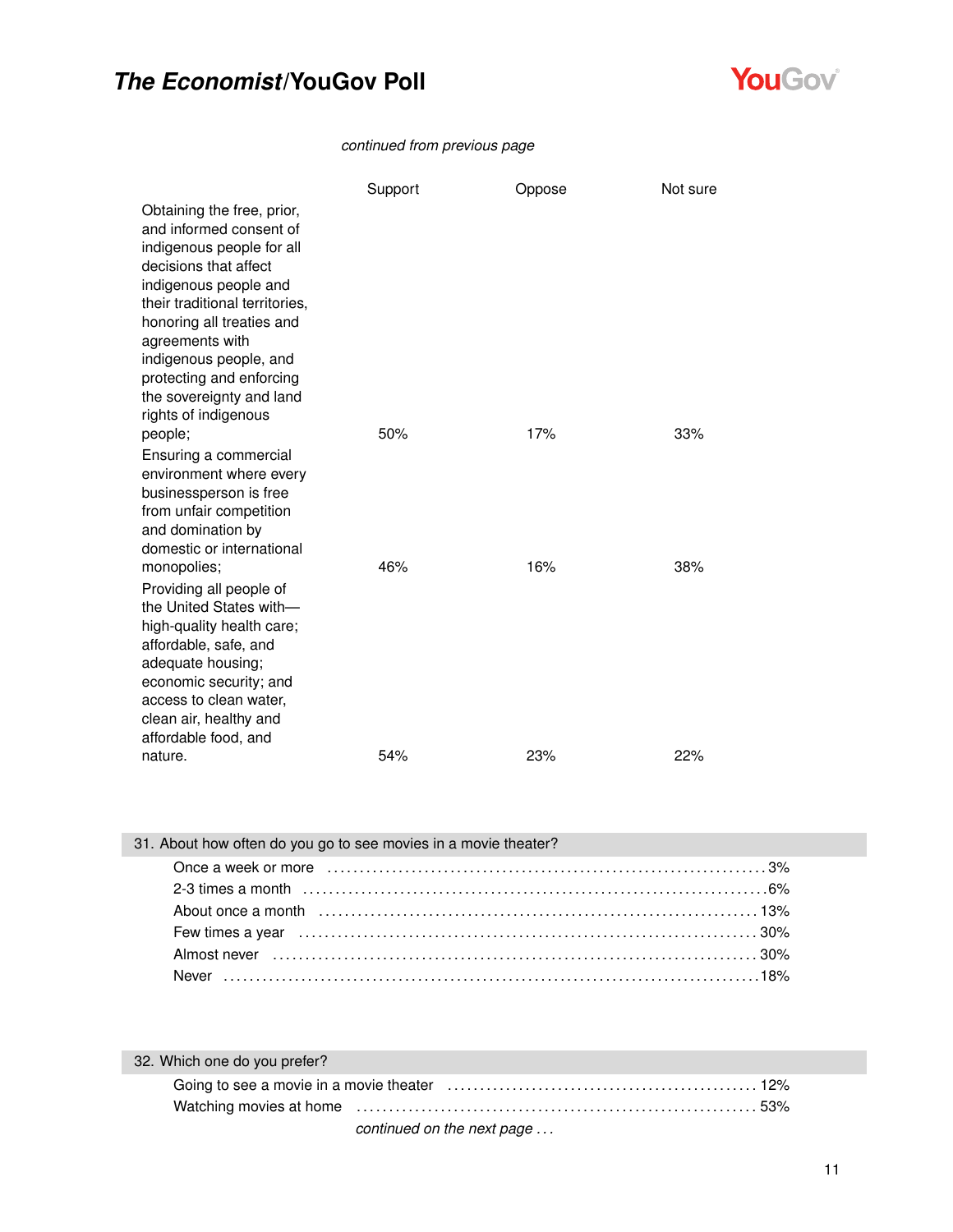

#### continued from previous page

33. Have you already seen any of the movies listed below, or not?

|                      | Yes, already<br>seen | Not yet, but I<br>want to see | No. and I don't<br>want to see | Not sure |
|----------------------|----------------------|-------------------------------|--------------------------------|----------|
| At Eternity's Gate   | 4%                   | 14%                           | 52%                            | 30%      |
| Bohemian Rhapsody    | 14%                  | 33%                           | 41%                            | 12%      |
| Can You Ever Forgive |                      |                               |                                |          |
| Me?                  | 4%                   | 16%                           | 53%                            | 27%      |
| The Favourite        | 5%                   | 17%                           | 52%                            | 27%      |
| Green Book           | 7%                   | 22%                           | 49%                            | 22%      |
| Roma                 | 7%                   | 15%                           | 54%                            | 23%      |
| A Star is Born       | 13%                  | 30%                           | 45%                            | 12%      |
| Vice                 | 7%                   | 20%                           | 52%                            | 21%      |
| The Wife             | 5%                   | 17%                           | 53%                            | 25%      |

| 34. Number of Best Actor nominated movies seen                 |
|----------------------------------------------------------------|
| Calculated from movies Respondent answered 'Yes, already seen' |
|                                                                |
|                                                                |
|                                                                |
|                                                                |
|                                                                |
|                                                                |

35. Number of Best Actress nominated movies seen Calculated from movies Respondent answered 'Yes, already seen'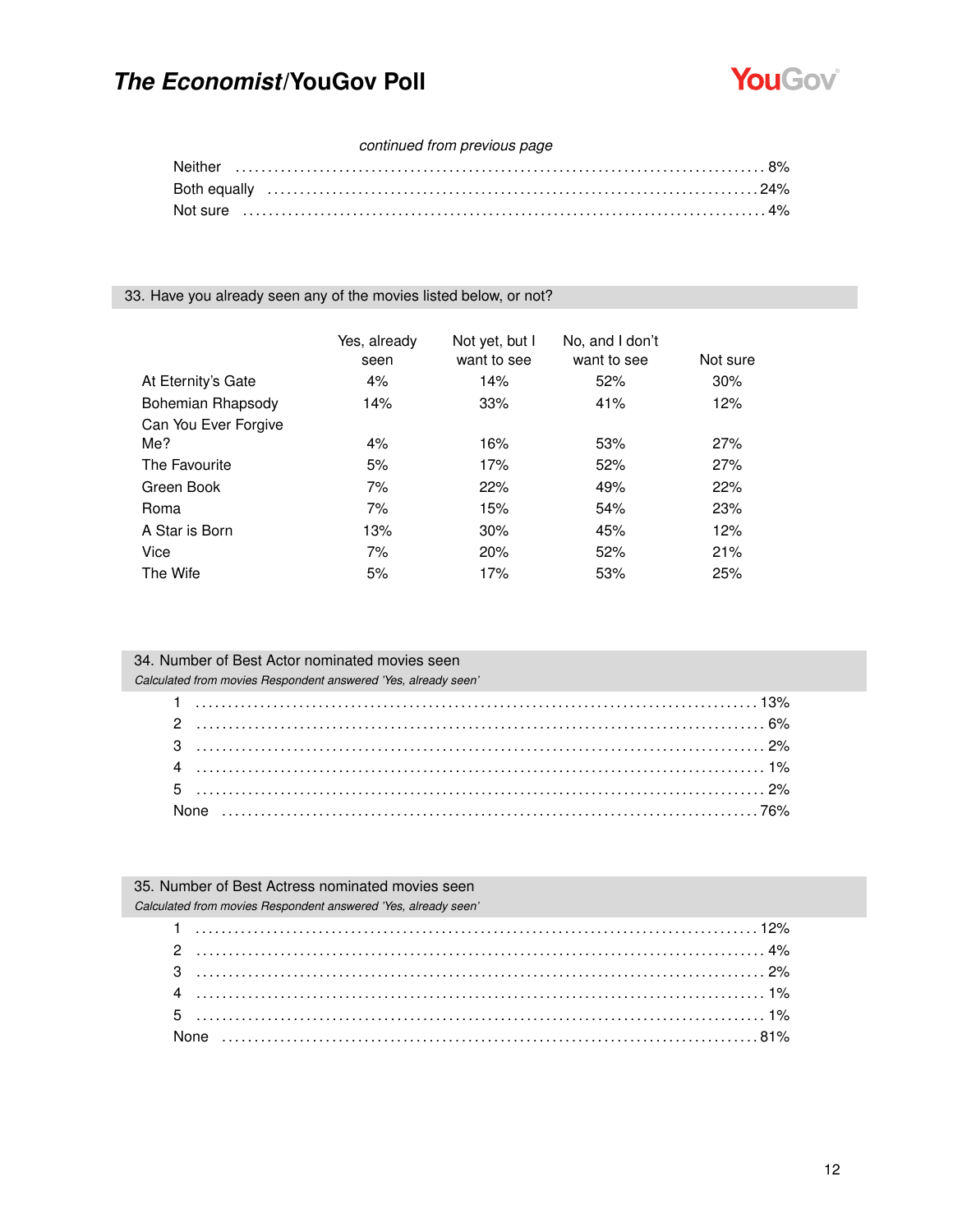

| 36. Interest in Best Actor nominated movies<br>Calculated from movies Respondent answered 'Yes, already seen' or 'Not yet, but I want to see'                                                                                  |  |
|--------------------------------------------------------------------------------------------------------------------------------------------------------------------------------------------------------------------------------|--|
|                                                                                                                                                                                                                                |  |
| Bohemian Rhapsody (and according to the control of the state of the state of the state of the state of the state of the state of the state of the state of the state of the state of the state of the state of the state of th |  |
| Green Book (a) and the control of the control of the control of the control of the control of the control of the control of the control of the control of the control of the control of the control of the control of the cont |  |
|                                                                                                                                                                                                                                |  |
|                                                                                                                                                                                                                                |  |
|                                                                                                                                                                                                                                |  |
|                                                                                                                                                                                                                                |  |

#### 37. Interest in Best Actress nominated movies

*Calculated from movies Respondent answered 'Yes, already seen' or 'Not yet, but I want to see'*

| 38. Who do you want to win the Academy Award for Best Actor? |  |
|--------------------------------------------------------------|--|
|                                                              |  |
|                                                              |  |
|                                                              |  |
|                                                              |  |
|                                                              |  |
|                                                              |  |

#### 39. Who do you want to win the Academy Award for Best Actress?

| Olivia Colman, The Favourite (all contains and contained a strategy of the S%)             |  |
|--------------------------------------------------------------------------------------------|--|
|                                                                                            |  |
| Lady Gaga, A Star is Born (a) contained a subset of the Star Caroline and Star Star is 38% |  |
|                                                                                            |  |

| 40. Do you look forward to Valentines Day or do you dread it? |
|---------------------------------------------------------------|
|                                                               |
|                                                               |
|                                                               |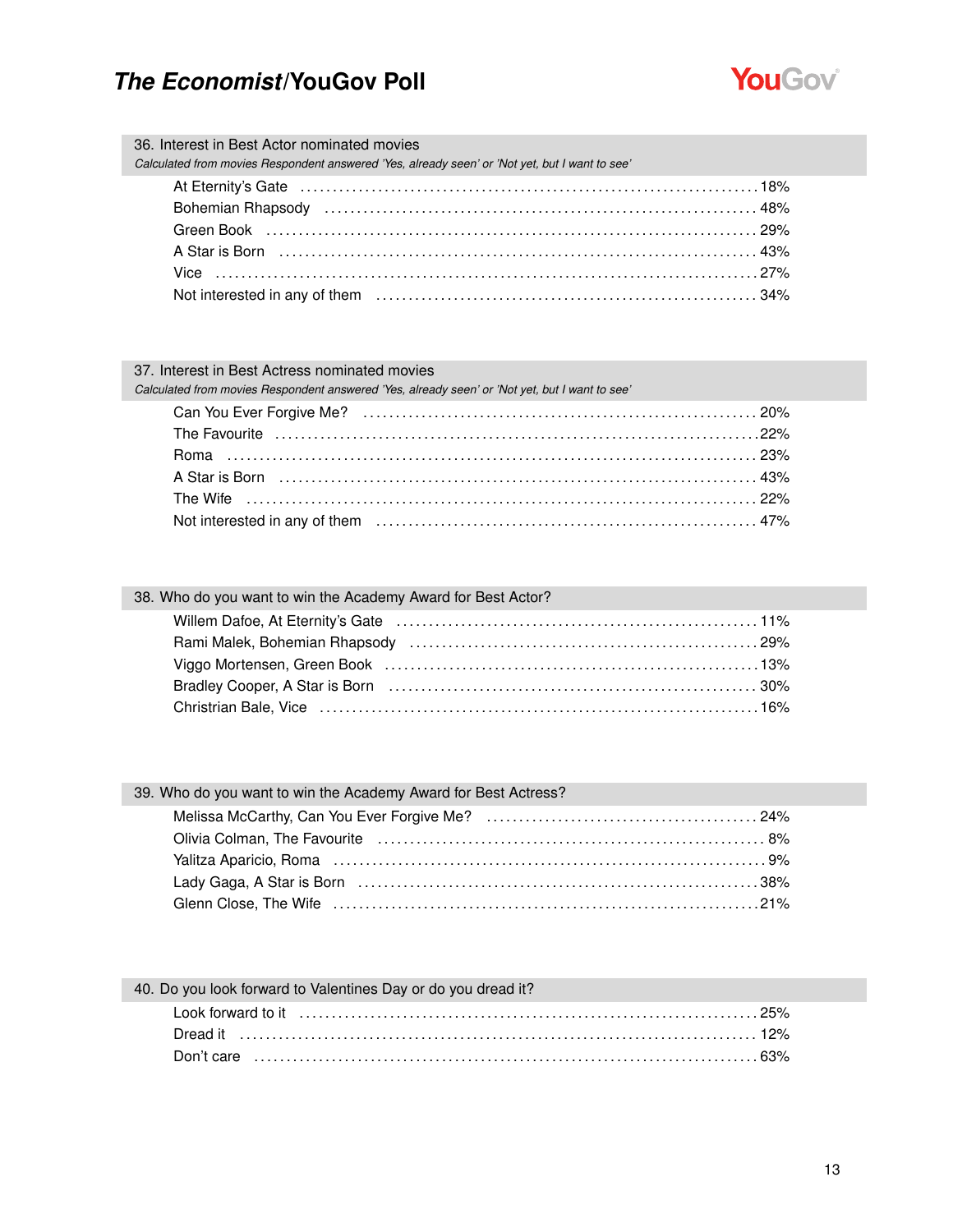L



41. Have you ever given another adult a Valentines Day card?

| Yes |                                                                                                                                                                                                                                |
|-----|--------------------------------------------------------------------------------------------------------------------------------------------------------------------------------------------------------------------------------|
| No  |                                                                                                                                                                                                                                |
|     | Prefer not to say encourance contained the state of the state of the state of the state of the state of the state of the state of the state of the state of the state of the state of the state of the state of the state of t |

42. Have you ever received a Valentines Day card from another adult?

| Yes                                                                                                             |  |
|-----------------------------------------------------------------------------------------------------------------|--|
|                                                                                                                 |  |
| Prefer not to say expressional contract to say and set of the set of the set of the set of the set of the set o |  |

| 43. Have you ever disappointed a romantic partner by not doing enough on Valentines Day? |
|------------------------------------------------------------------------------------------|
|                                                                                          |
|                                                                                          |
|                                                                                          |

| 44. Have you ever felt disappointed by a romantic partner not doing enough on Valentines Day? |  |
|-----------------------------------------------------------------------------------------------|--|
|                                                                                               |  |
|                                                                                               |  |
|                                                                                               |  |

| 45. Which one of the items listed below would you want most to receive as a gift on Valentines Day? |  |
|-----------------------------------------------------------------------------------------------------|--|
|                                                                                                     |  |
|                                                                                                     |  |
|                                                                                                     |  |
|                                                                                                     |  |
|                                                                                                     |  |
|                                                                                                     |  |
|                                                                                                     |  |
|                                                                                                     |  |
|                                                                                                     |  |

| 46. Have you ever forgotten to celebrate Valentines Day? |
|----------------------------------------------------------|
|                                                          |
|                                                          |
|                                                          |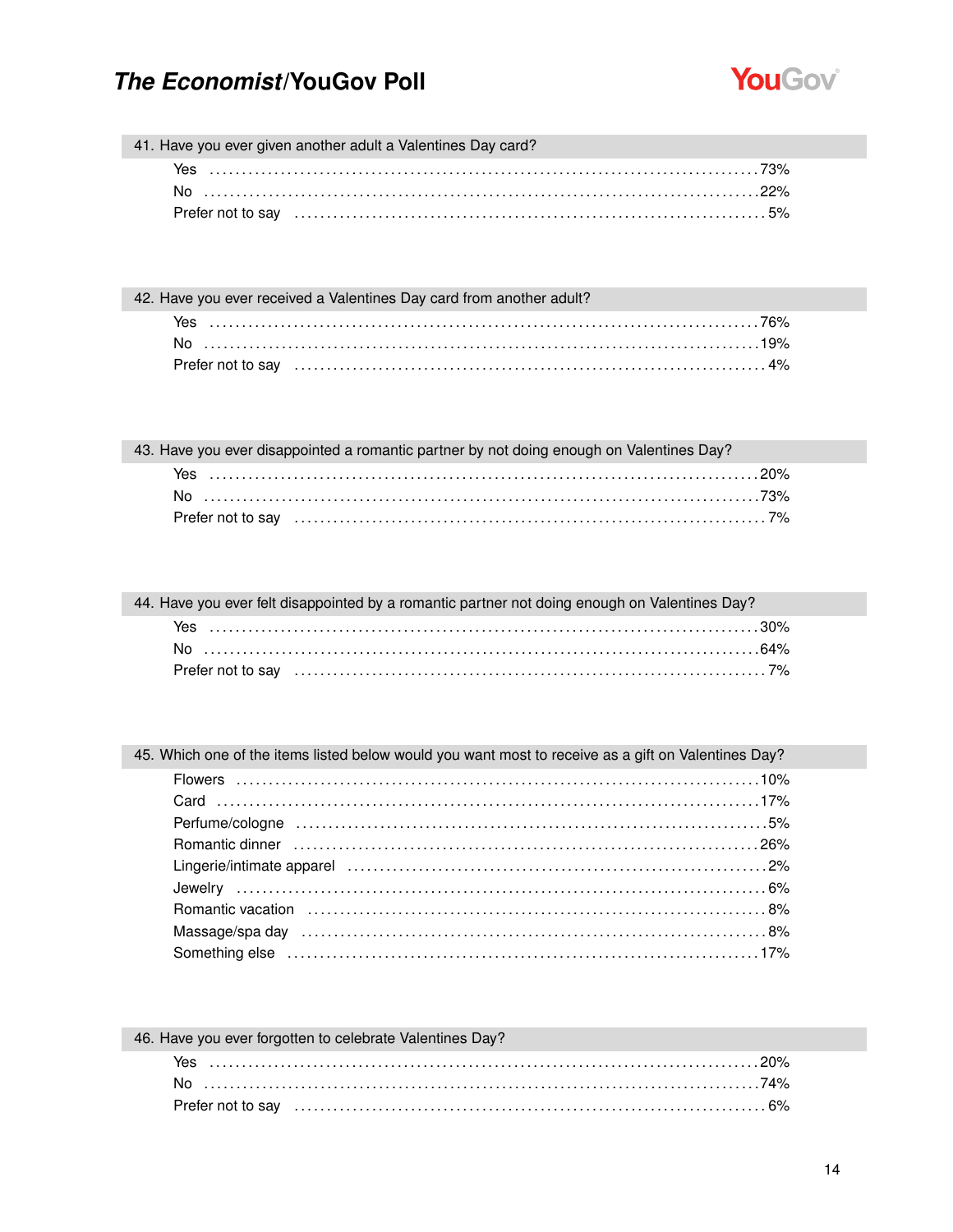

#### 47. How important are the following issues to you?

|                         | Very Important | Somewhat<br>Important | Not very<br>Important | Unimportant |
|-------------------------|----------------|-----------------------|-----------------------|-------------|
| The economy             | 69%            | 26%                   | 3%                    | 2%          |
| Immigration             | 50%            | 33%                   | 12%                   | 6%          |
| The environment         | 56%            | 30%                   | 8%                    | 5%          |
| Terrorism               | 56%            | 28%                   | 11%                   | 4%          |
| Gay rights              | 26%            | 27%                   | 20%                   | 27%         |
| Education               | 64%            | 26%                   | 5%                    | 4%          |
| Health care             | 71%            | 21%                   | 5%                    | 2%          |
| Social security         | 68%            | 25%                   | 4%                    | 2%          |
| The budget deficit      | 46%            | 39%                   | 11%                   | 4%          |
| The war in Afghanistan  | 29%            | 42%                   | 22%                   | 7%          |
| Taxes                   | 55%            | 36%                   | 7%                    | 2%          |
| Medicare                | 65%            | 27%                   | 6%                    | 3%          |
| Abortion                | 47%            | 30%                   | 14%                   | 9%          |
| Foreign policy          | 42%            | 41%                   | 11%                   | 5%          |
| Gun control             | 52%            | 24%                   | 12%                   | 12%         |
| International trade and |                |                       |                       |             |
| globalization           | 33%            | 48%                   | 13%                   | 6%          |
| Use of military force   | 43%            | 38%                   | 14%                   | 5%          |

### 48. Which of these is the most important issue for you?

| The environment (and the contract of the contract of the environment of the environment of the environment of the environment of the environment of the environment of the environment of the environment of the environment o |  |
|--------------------------------------------------------------------------------------------------------------------------------------------------------------------------------------------------------------------------------|--|
|                                                                                                                                                                                                                                |  |
|                                                                                                                                                                                                                                |  |
|                                                                                                                                                                                                                                |  |
|                                                                                                                                                                                                                                |  |
|                                                                                                                                                                                                                                |  |
| The budget deficit (and according continuous control of the budget deficit (and according control of the budget deficit (and $2\%$ )                                                                                           |  |
|                                                                                                                                                                                                                                |  |
|                                                                                                                                                                                                                                |  |
|                                                                                                                                                                                                                                |  |
|                                                                                                                                                                                                                                |  |
|                                                                                                                                                                                                                                |  |
|                                                                                                                                                                                                                                |  |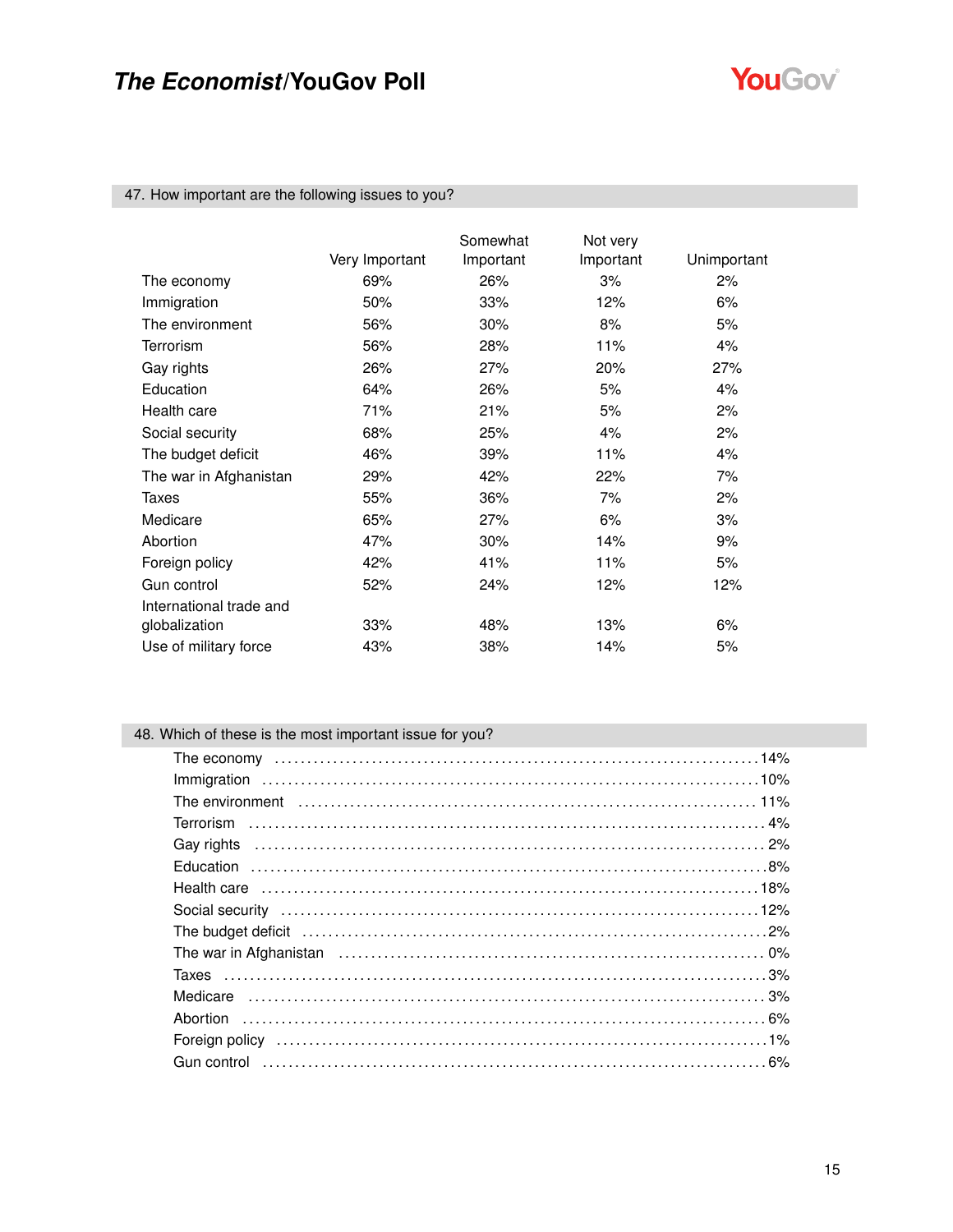

49. Do you have a favorable or an unfavorable opinion of the following people?

|                      | Verv<br>favorable | Somewhat<br>favorable | Somewhat<br>unfavorable | Very<br>unfavorable | Don't know |
|----------------------|-------------------|-----------------------|-------------------------|---------------------|------------|
| Donald Trump         | 26%               | 13%                   | 9%                      | 47%                 | 4%         |
| Mike Pence           | 21%               | 17%                   | 12%                     | 36%                 | 14%        |
| Nancy Pelosi         | 19%               | 18%                   | 11%                     | 38%                 | 15%        |
| <b>Chuck Schumer</b> | 11%               | 20%                   | 12%                     | 31%                 | 26%        |
| Kevin McCarthy       | 6%                | 13%                   | 14%                     | 19%                 | 48%        |
| Mitch McConnell      | 5%                | 19%                   | 15%                     | 35%                 | 26%        |

#### 50. Do you have a favorable or unfavorable opinion of the political parties?

|                      | Verv<br>favorable | Somewhat<br>favorable | Somewhat<br>unfavorable | Verv<br>unfavorable | Don't know |
|----------------------|-------------------|-----------------------|-------------------------|---------------------|------------|
| The Democratic Party | 20%               | 23%                   | $12\%$                  | 34%                 | 11%        |
| The Republican Party | 13%               | 20%                   | 18%                     | 39%                 | 11%        |

| 51. Is the Democratic Party |  |
|-----------------------------|--|
|                             |  |
|                             |  |
|                             |  |
|                             |  |

| 52. Is the Republican Party |  |
|-----------------------------|--|
|                             |  |
|                             |  |
|                             |  |
|                             |  |

### 53. Do you approve or disapprove of the way Donald Trump is handling his job as President? Strongly approve . . . . . . . . . . . . . . . . . . . . . . . . . . . . . . . . . . . . . . . . . . . . . . . . . . . . . . . . . . . . . . . . . . . . . . . 24%

| Somewhat disapprove influent contain the control of the system of the system of the system of the system of the system of the system of the system of the system of the system of the system of the system of the system of th |  |
|--------------------------------------------------------------------------------------------------------------------------------------------------------------------------------------------------------------------------------|--|
| Strongly disapprove memory and the control of the strongly disapprove memory and the strongly disapprove memory and the strong strongly disapprove that the strong strong strong strong strong strong strong strong strong str |  |
|                                                                                                                                                                                                                                |  |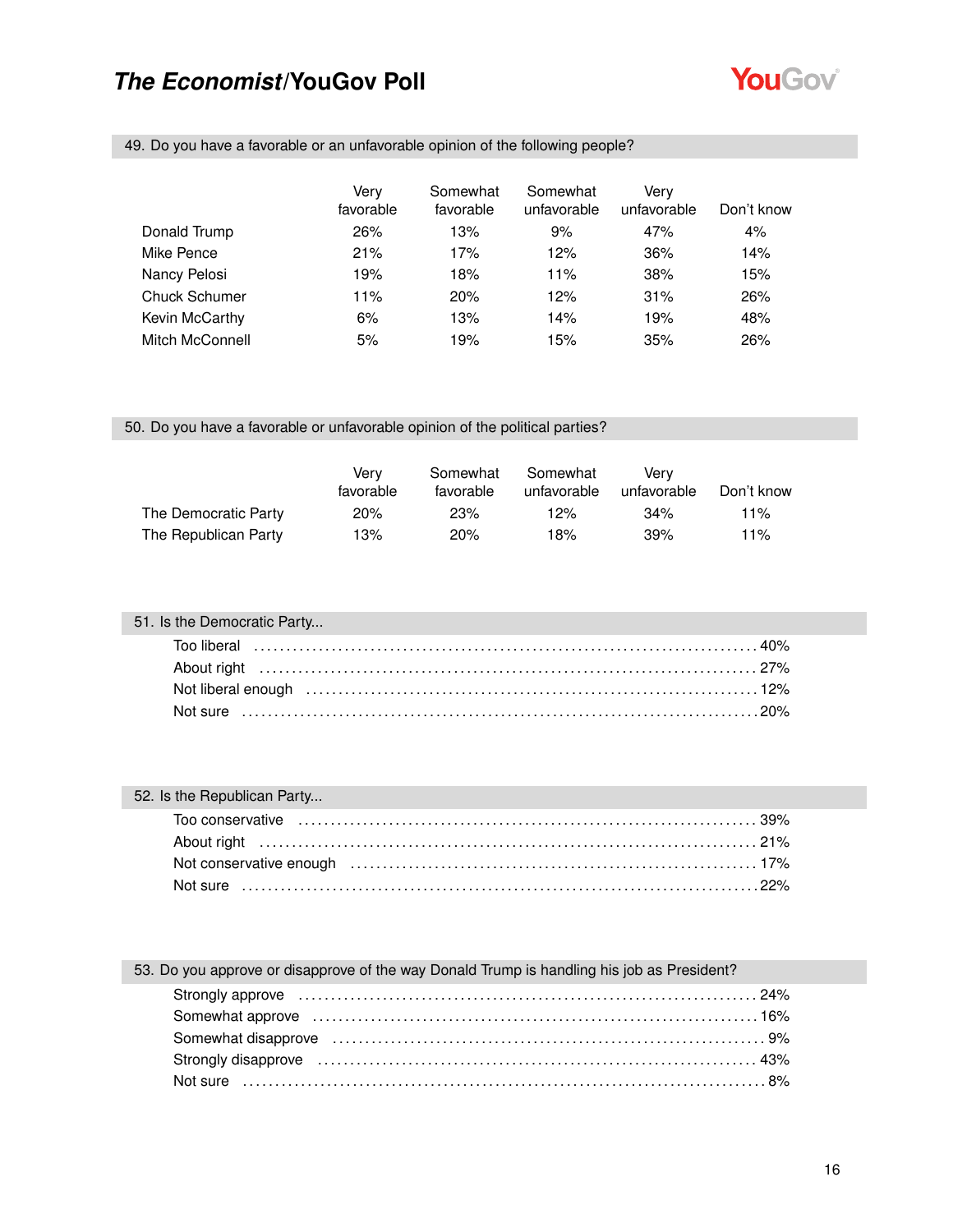

54. Do you approve or disapprove of the way Donald Trump is handling these specific issues?

|                 | Strongly | Somewhat | Somewhat<br>disapprove | Strongly<br>disapprove | No opinion |
|-----------------|----------|----------|------------------------|------------------------|------------|
|                 | approve  | approve  |                        |                        |            |
| Abortion        | 24%      | 11%      | 9%                     | 37%                    | 19%        |
| Budget deficit  | 15%      | 15%      | 14%                    | 38%                    | 17%        |
| Civil rights    | 21%      | 15%      | 8%                     | 38%                    | 18%        |
| Economy         | 28%      | 16%      | 11%                    | 31%                    | 14%        |
| Education       | 20%      | 17%      | 10%                    | 33%                    | 20%        |
| Environment     | 19%      | 14%      | 9%                     | 41%                    | 16%        |
| Foreign policy  | 26%      | 13%      | 11%                    | 38%                    | 13%        |
| Gay rights      | 15%      | 14%      | 9%                     | 36%                    | 26%        |
| Gun control     | 23%      | 14%      | 8%                     | 38%                    | 17%        |
| Health care     | 20%      | 17%      | 9%                     | 39%                    | 15%        |
| Immigration     | 31%      | 11%      | 7%                     | 41%                    | 10%        |
| Medicare        | 19%      | 16%      | 11%                    | 32%                    | 21%        |
| Social security | 18%      | 17%      | 12%                    | 31%                    | 22%        |
| Taxes           | 24%      | 15%      | 9%                     | 37%                    | 15%        |
| Terrorism       | 27%      | 14%      | 10%                    | 32%                    | 16%        |
| Veterans        | 27%      | 15%      | 10%                    | 29%                    | 19%        |
| Women's rights  | 22%      | 14%      | 8%                     | 37%                    | 19%        |

55. Which of these words would you use to describe Donald Trump, and which of these words would you definitely not use to describe Donald Trump? (Please check all that apply.)

|              | Positive | Negative | No Opinion |
|--------------|----------|----------|------------|
| Honest       | 19%      | 45%      | 35%        |
| Intelligent  | 28%      | 37%      | 34%        |
| Religious    | 11%      | 35%      | 54%        |
| Inspiring    | 16%      | 39%      | 45%        |
| Patriotic    | 31%      | 26%      | 43%        |
| Strong       | 31%      | 27%      | 43%        |
| <b>Bold</b>  | 42%      | 17%      | 41%        |
| Experienced  | 17%      | 38%      | 45%        |
| Sincere      | 20%      | 40%      | 40%        |
| Partisan     | 21%      | 16%      | 63%        |
| Effective    | 26%      | 34%      | 40%        |
| Exciting     | 14%      | 27%      | 58%        |
| Steady       | 14%      | 31%      | 54%        |
| Hypocritical | 47%      | 17%      | 36%        |
| Arrogant     | 62%      | 10%      | 28%        |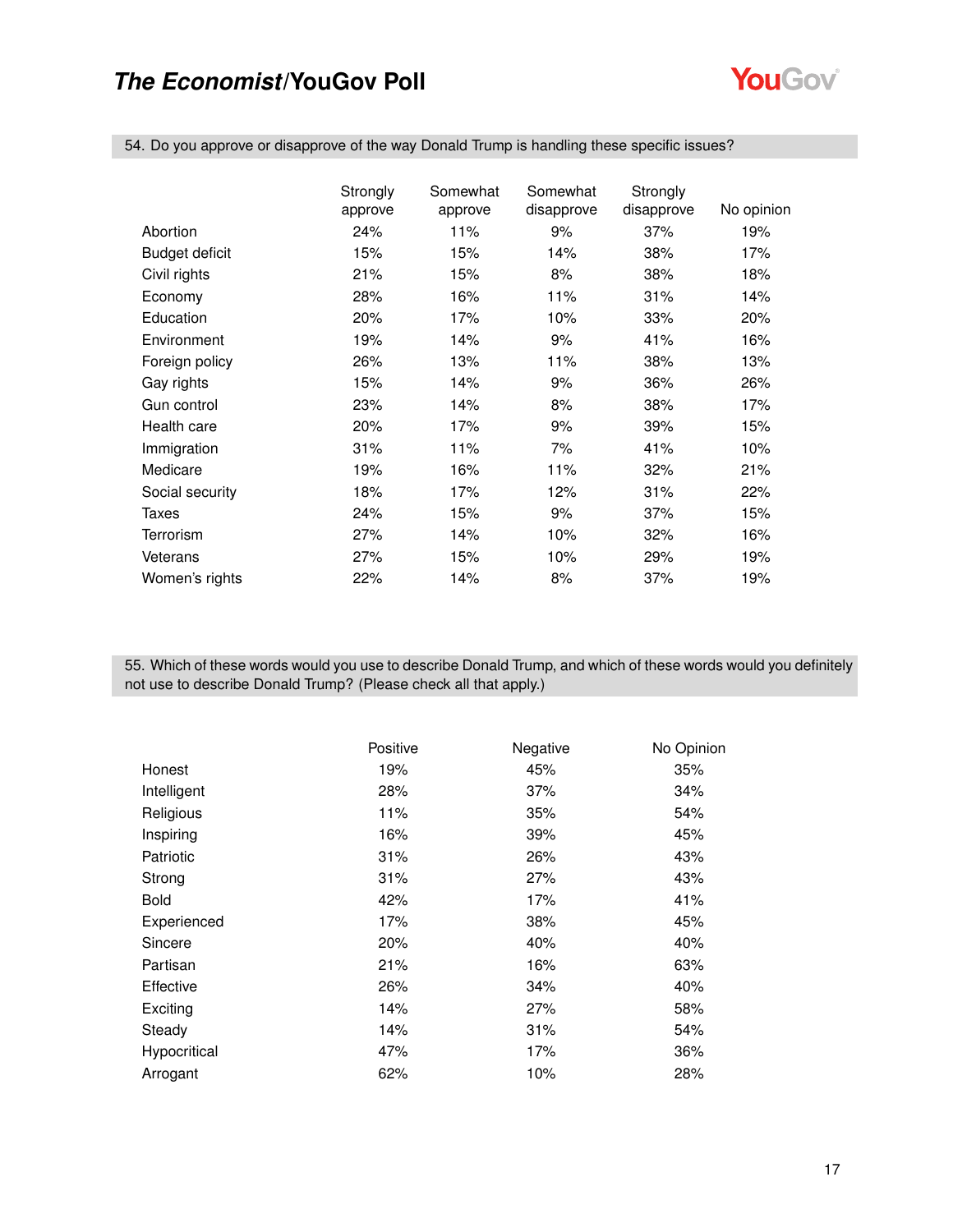

#### 56. Would you say Donald Trump is...

#### 57. Do you think Donald Trump...

### 58. How much do you think Donald Trump cares about the needs and problems of people like you?

### 59. Regardless of whether you agree with him, do you like or dislike Donald Trump as a person?

#### 60. Would you say Donald Trump is a strong or a weak leader?

| \times\mat weak \times.com/interviews/numerous-community-community-community-community-community-community-community- |  |
|-----------------------------------------------------------------------------------------------------------------------|--|
|                                                                                                                       |  |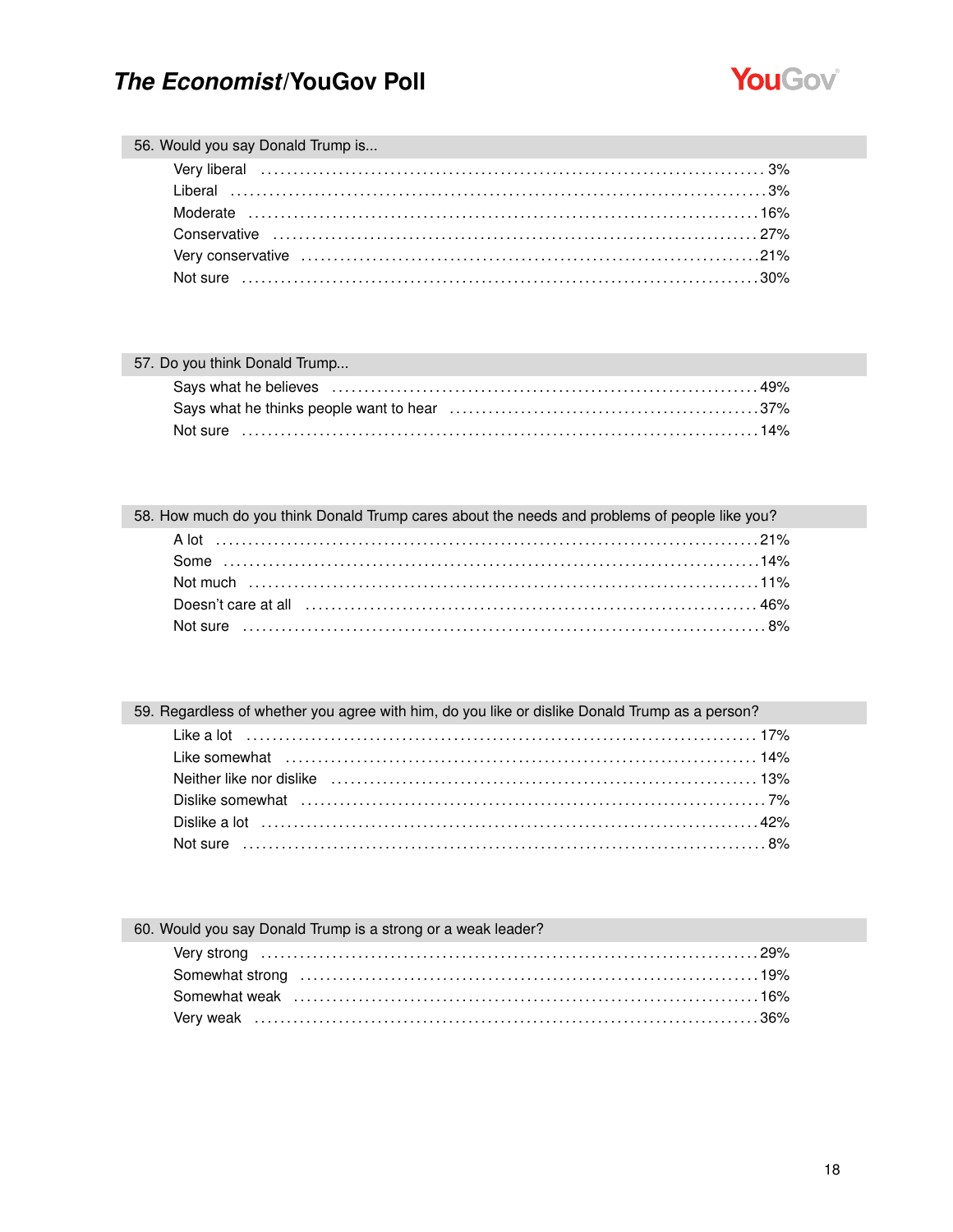

61. Do you think Donald Trump is honest and trustworthy, or not?

62. Do you think Donald Trump has the temperament to be the President?

| Yes  |  |
|------|--|
| No . |  |
|      |  |

| 63. How likely do you think it is that Donald Trump will get us into a war? |  |
|-----------------------------------------------------------------------------|--|
|-----------------------------------------------------------------------------|--|

64. Do you think the way Donald Trump uses Twitter is appropriate or inappropriate for the President of the United States?

| Not sure   ………………………………………………………………………………………15% |  |
|-------------------------------------------------|--|

65. Are you optimistic or pessimistic about the next few years with Donald Trump as President?

#### 66. Do you want Donald Trump to run for re-election in 2020?

| Yes |  |
|-----|--|
|     |  |
|     |  |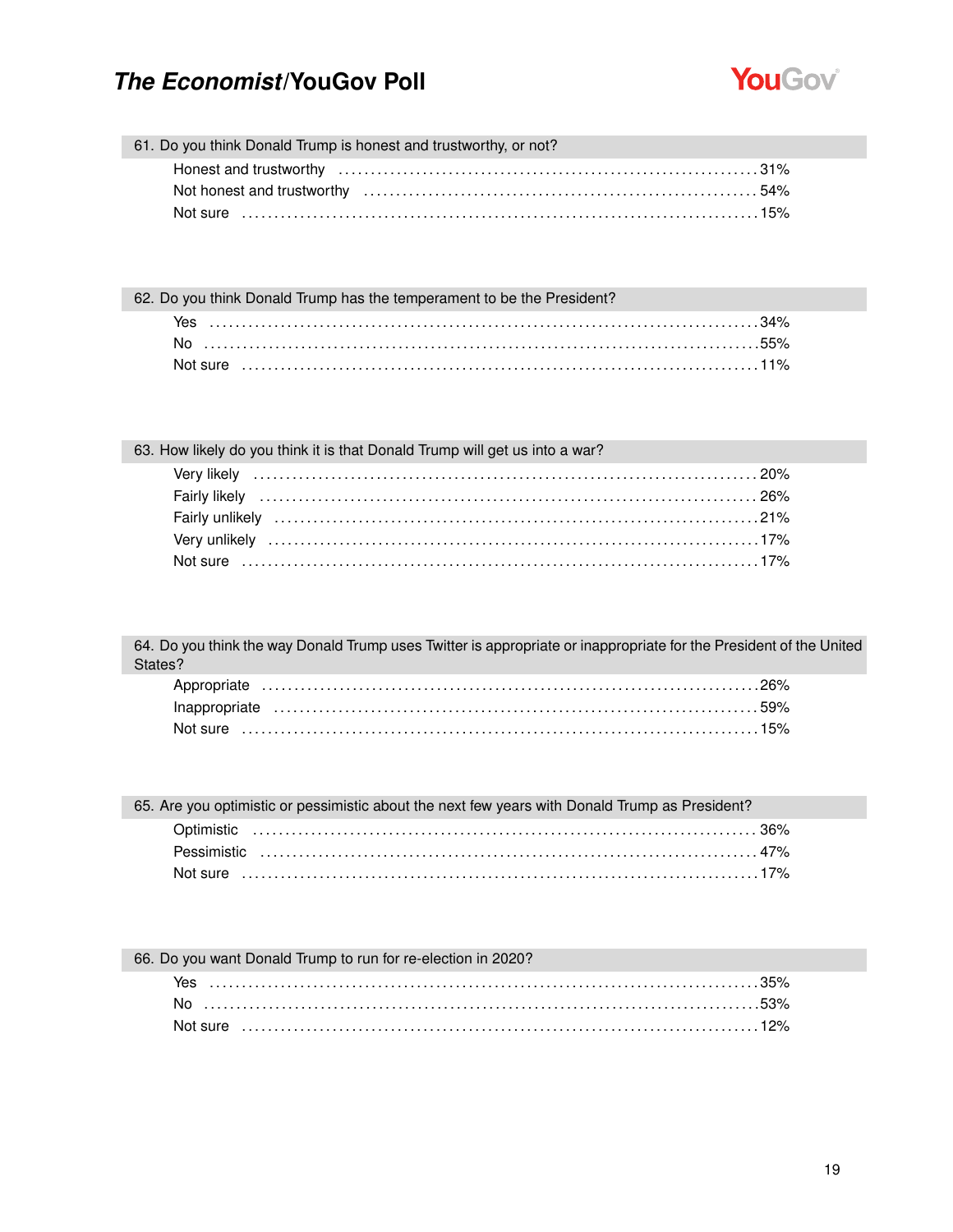

| 67. Overall, do you approve or disapprove of the way that the United States Congress is handling its job?                                                |  |
|----------------------------------------------------------------------------------------------------------------------------------------------------------|--|
| Strongly approve masses in the control of the strongly approve the control of the strongly approve the control of the strong strongly approve that $5\%$ |  |
|                                                                                                                                                          |  |
|                                                                                                                                                          |  |
|                                                                                                                                                          |  |
| Strongly disapprove encouragement and the strongly disapprove encouragement and the strongly disapprove entries                                          |  |
|                                                                                                                                                          |  |
|                                                                                                                                                          |  |

#### 68. Do you have a favorable or unfavorable opinion of the following groups in Congress?

|                         | Verv<br>favorable | Somewhat<br>favorable | Somewhat<br>unfavorable | Verv<br>unfavorable | Don't know |
|-------------------------|-------------------|-----------------------|-------------------------|---------------------|------------|
| Democrats in Congress   | 17%               | 23%                   | 13%                     | 35%                 | 11%        |
| Republicans in Congress | 7%                | 22%                   | 22%                     | 37%                 | 12%        |

69. Do you approve or disapprove of the way Nancy Pelosi is handling her job as the Speaker of the U.S. House of Representatives?

| Strongly approve material contact the control of the control of the control of the control of the control of the control of the control of the control of the control of the control of the control of the control of the cont |  |
|--------------------------------------------------------------------------------------------------------------------------------------------------------------------------------------------------------------------------------|--|
|                                                                                                                                                                                                                                |  |
|                                                                                                                                                                                                                                |  |
|                                                                                                                                                                                                                                |  |
|                                                                                                                                                                                                                                |  |

70. Do you approve or disapprove of the way Chuck Schumer is handling his job as Minority Leader of the U.S. Senate?

| Strongly approve expression contained a strongly approve the contract of the strongly approve that the strongly approve that the strongly approve that the strongly approximate the strongly strongly approximate that the str |  |
|--------------------------------------------------------------------------------------------------------------------------------------------------------------------------------------------------------------------------------|--|
|                                                                                                                                                                                                                                |  |
|                                                                                                                                                                                                                                |  |
| Strongly disapprove material contracts and the contracts of the strongly disapprove materials and the strong strong strong strong strong strong strong strong strong strong strong strong strong strong strong strong strong s |  |
|                                                                                                                                                                                                                                |  |

71. Do you approve or disapprove of the way Kevin McCarthy is handling his job as the Minority Leader of the U.S. House of Representatives?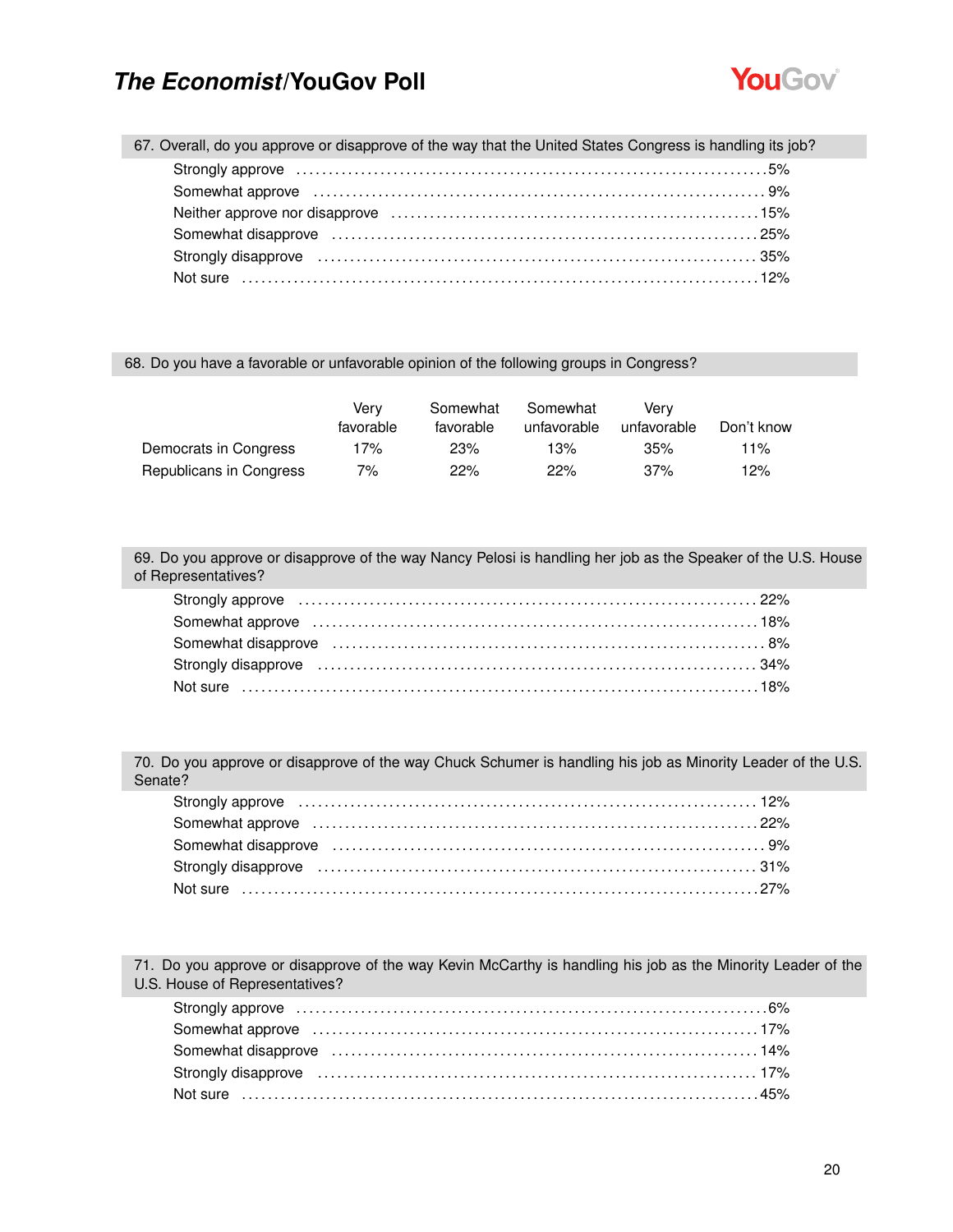

72. Do you approve or disapprove of the way Mitch McConnell is handling his job as Majority Leader of the U.S. Senate?

73. Do you think the current Congress has accomplished more or less than Congress usually does at this point in its two-year term?

74. Do you think the current Congress has accomplished more or less than Congress usually does at this point in its two-year term?

| A lot more than usual (a) contained a series and the series of the series of the series of the series of the s |  |
|----------------------------------------------------------------------------------------------------------------|--|
|                                                                                                                |  |
|                                                                                                                |  |
|                                                                                                                |  |
|                                                                                                                |  |
|                                                                                                                |  |

75. Who is more to blame for Congress achieving less than usual? *Asked if respondent says Congress accomplished less than usual*

| 76. Overall, do you think the economy is getting better or worse? |  |
|-------------------------------------------------------------------|--|
|                                                                   |  |
|                                                                   |  |
|                                                                   |  |
|                                                                   |  |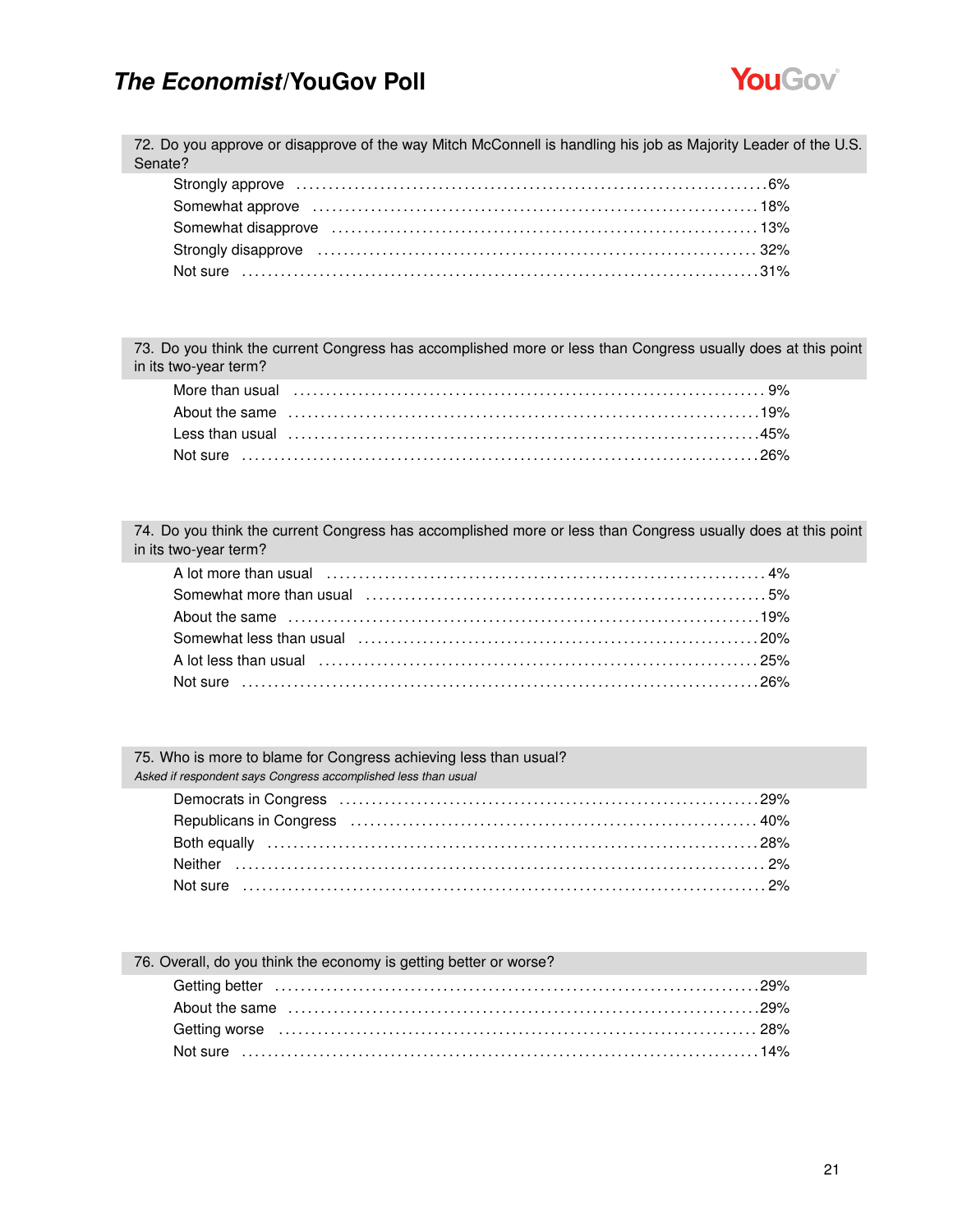

77. Do you think the stock market will be higher or lower 12 months from now?

| 78. Would you say that you and your family are |  |
|------------------------------------------------|--|
|                                                |  |
|                                                |  |
|                                                |  |
|                                                |  |

| 79. Is the place where you live owned or rented? |
|--------------------------------------------------|
|                                                  |
|                                                  |
|                                                  |

| 80. Do you have a mortgage?                      |
|--------------------------------------------------|
| Asked of those who own the place where they live |
| Yes .                                            |
| No.                                              |

| 81. Six months from now do you think there will be |  |
|----------------------------------------------------|--|
|                                                    |  |
|                                                    |  |
|                                                    |  |
|                                                    |  |

### 82. How worried are you about losing your job?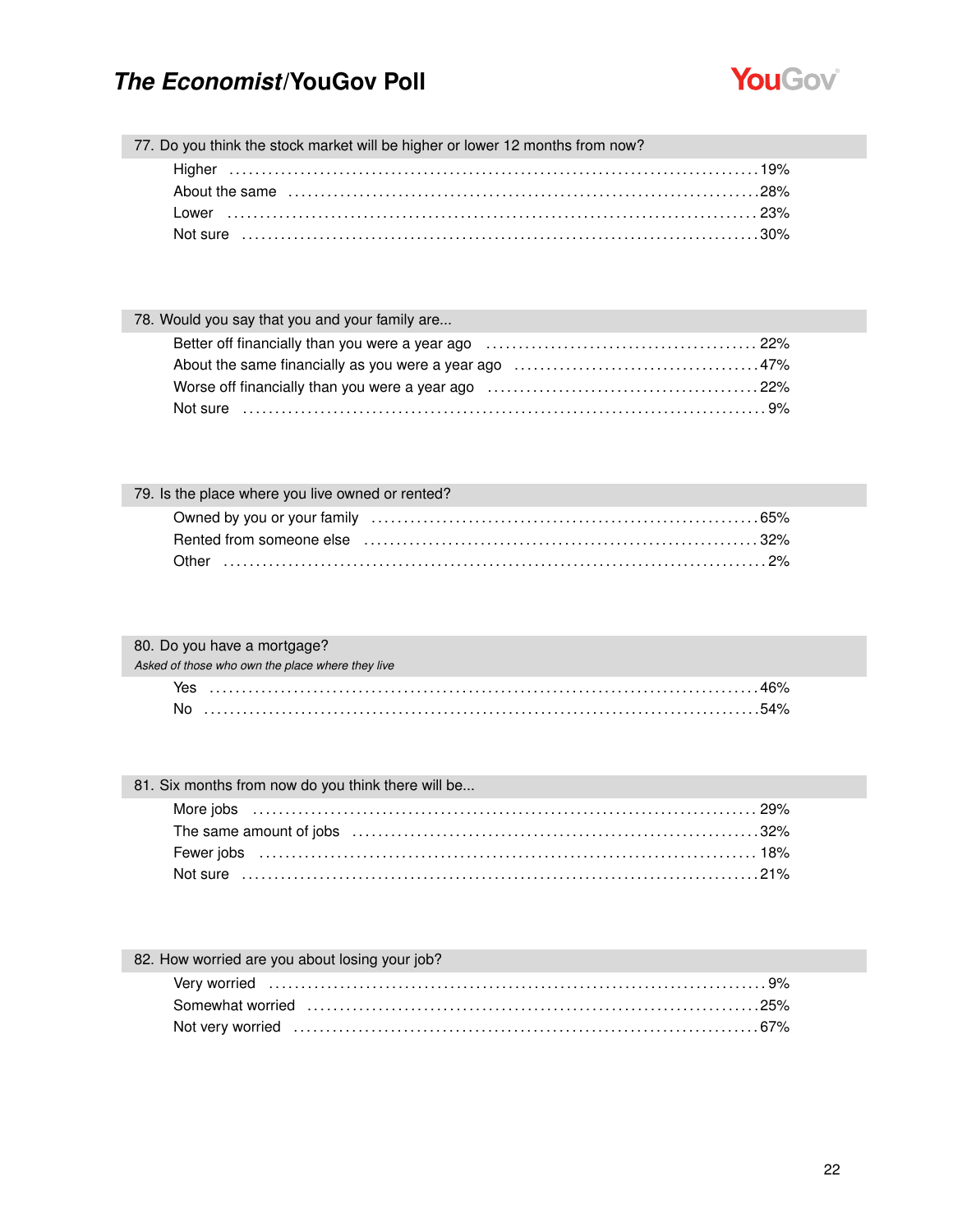

|  |  |  |  |  | 83. If you lost your job, how hard would it be for you to find a new job that paid as much as you are making now? |
|--|--|--|--|--|-------------------------------------------------------------------------------------------------------------------|
|--|--|--|--|--|-------------------------------------------------------------------------------------------------------------------|

| Somewhat hard – It might take a while before I found a job that paid as much. 36% |  |
|-----------------------------------------------------------------------------------|--|
|                                                                                   |  |
| Not sure ………………………………………………………………………………………13%                                     |  |

#### 84. How happy would you say you are with your current job?

85. Some people seem to follow what's going on in government and public affairs most of the time, whether there's an election going on or not. Others aren't that interested. Would you say you follow what's going on in government and public affairs ...

| 86. In general, how would you describe your own political viewpoint? |  |
|----------------------------------------------------------------------|--|
|                                                                      |  |
|                                                                      |  |
|                                                                      |  |
|                                                                      |  |
|                                                                      |  |

#### 87. In general, how would you describe your own political viewpoint?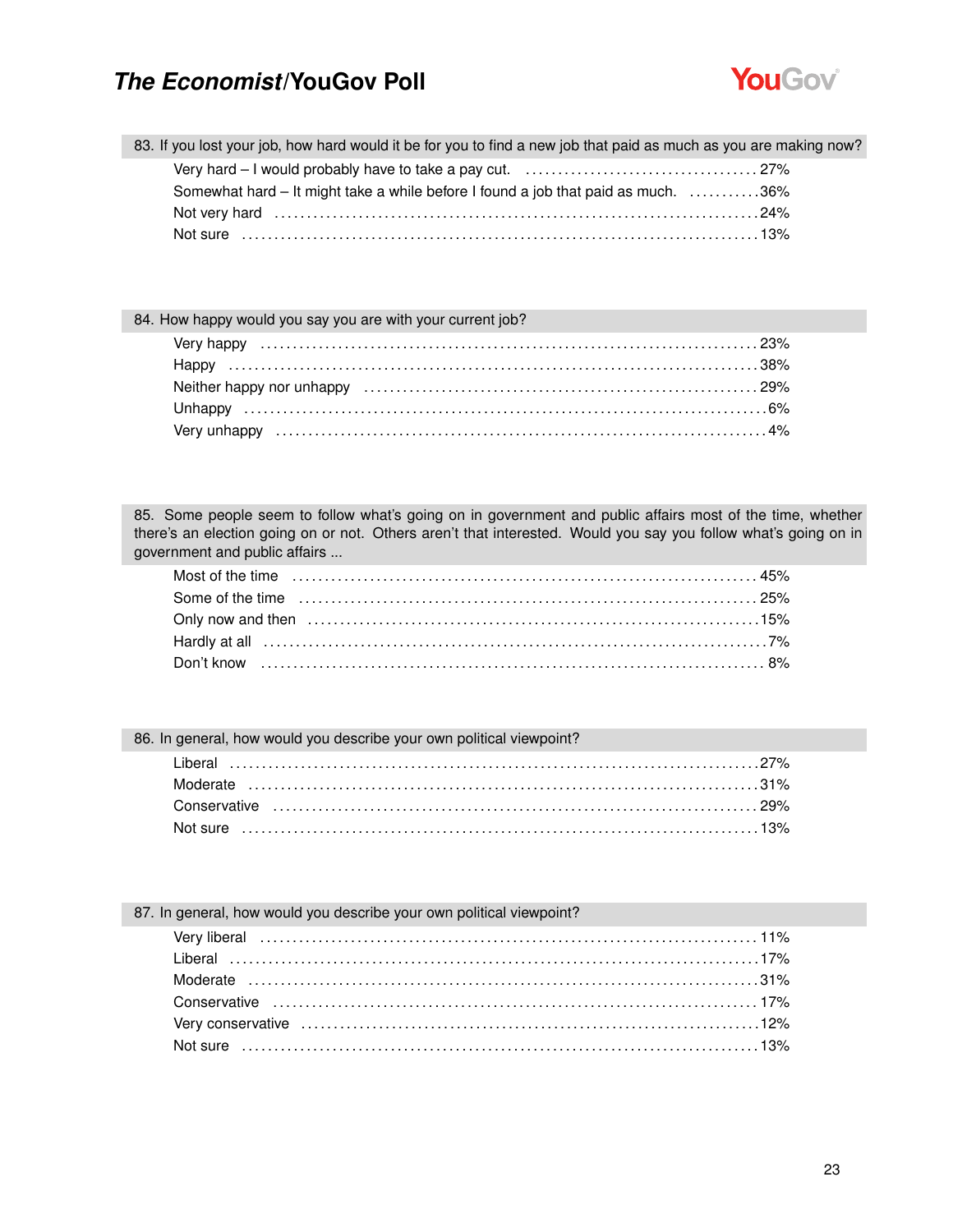

| 88. Are you registered to vote? |                                                                                                                 |
|---------------------------------|-----------------------------------------------------------------------------------------------------------------|
|                                 |                                                                                                                 |
|                                 | Not registered expansion contains a state of the contract of the contract of the state of the contract of the c |

| 89. Did you vote in the November 2018 general election? |  |
|---------------------------------------------------------|--|
| Asked of registered voters                              |  |
|                                                         |  |
|                                                         |  |
|                                                         |  |
|                                                         |  |
| l will vote later today ………………………………………………………………………… 0% |  |
|                                                         |  |
|                                                         |  |

90. Which candidate did you vote for in the 2018 midterm election for the U.S. House of Representatives in the congressional district where you live?

91. If Donald Trump runs for re-election in 2020, would that make you more or less likely to vote the Republican Congressional candidate in the district where you live, or would it have no effect on how you vote? *Asked of registered voters*

| More likely to vote for the Republican Congressional candidate 26% |  |
|--------------------------------------------------------------------|--|
| Less likely to vote for the Republican Congressional candidate 26% |  |
|                                                                    |  |
|                                                                    |  |

92. Did you vote in the 2016 Presidential primary or caucus in your state? *Asked of registered voters*

| Yes, I voted the Democratic Presidential primary or caucus 38%                                |  |
|-----------------------------------------------------------------------------------------------|--|
| Yes, I voted the Republican Presidential primary or caucus 34%                                |  |
| No, I did not vote in either the Republican or Democratic Presidential primary or caucus .22% |  |
|                                                                                               |  |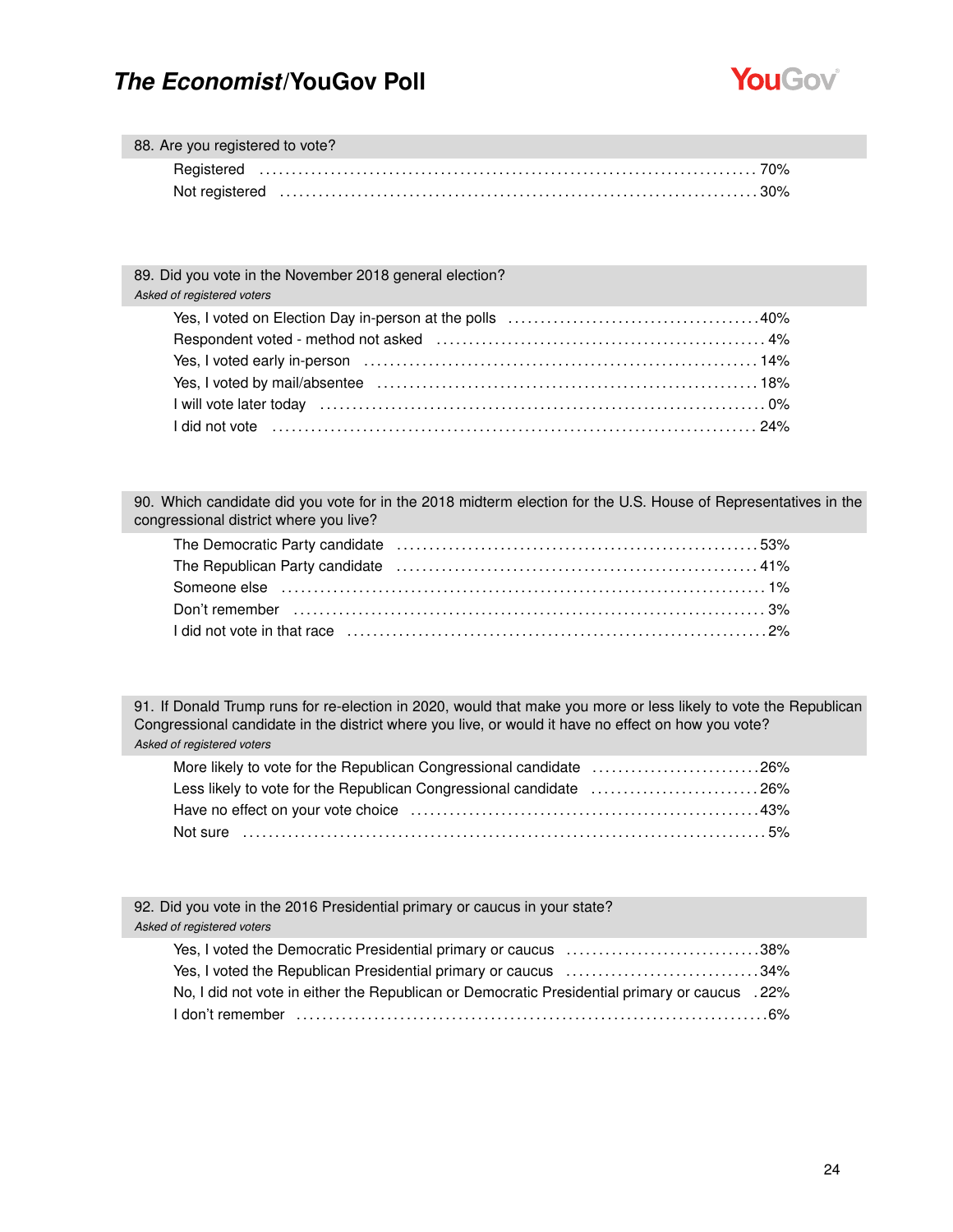

93. Which candidate did you vote for in the 2016 Democratic Presidential primary or caucus in your state? *Asked of registered voters who voted in their state's 2016 Democratic Presidential primary or caucus*

| Bernie Sanders (and the continuum control of the control of the control of the control of the control of the c |  |
|----------------------------------------------------------------------------------------------------------------|--|
|                                                                                                                |  |

| 94. Which candidate did you vote for in the 2016 Republican Presidential primary or caucus in your state? |
|-----------------------------------------------------------------------------------------------------------|
| Asked of registered voters who voted in their state's 2016 Republican Presidential primary or caucus      |
|                                                                                                           |
|                                                                                                           |

| 95. Did you vote in the election on Tuesday, November 8, 2016? |
|----------------------------------------------------------------|
| Asked of registered voters                                     |
|                                                                |
|                                                                |

#### 96. Who did you vote for in the election for President?

| 97. Generally speaking, do you think of yourself as a ? |  |
|---------------------------------------------------------|--|
|                                                         |  |
|                                                         |  |
|                                                         |  |
|                                                         |  |
|                                                         |  |

| 98. Generally speaking, do you think of yourself as a ? |  |
|---------------------------------------------------------|--|
|                                                         |  |
|                                                         |  |
|                                                         |  |
| continued on the next nego                              |  |

#### *continued on the next page . . .*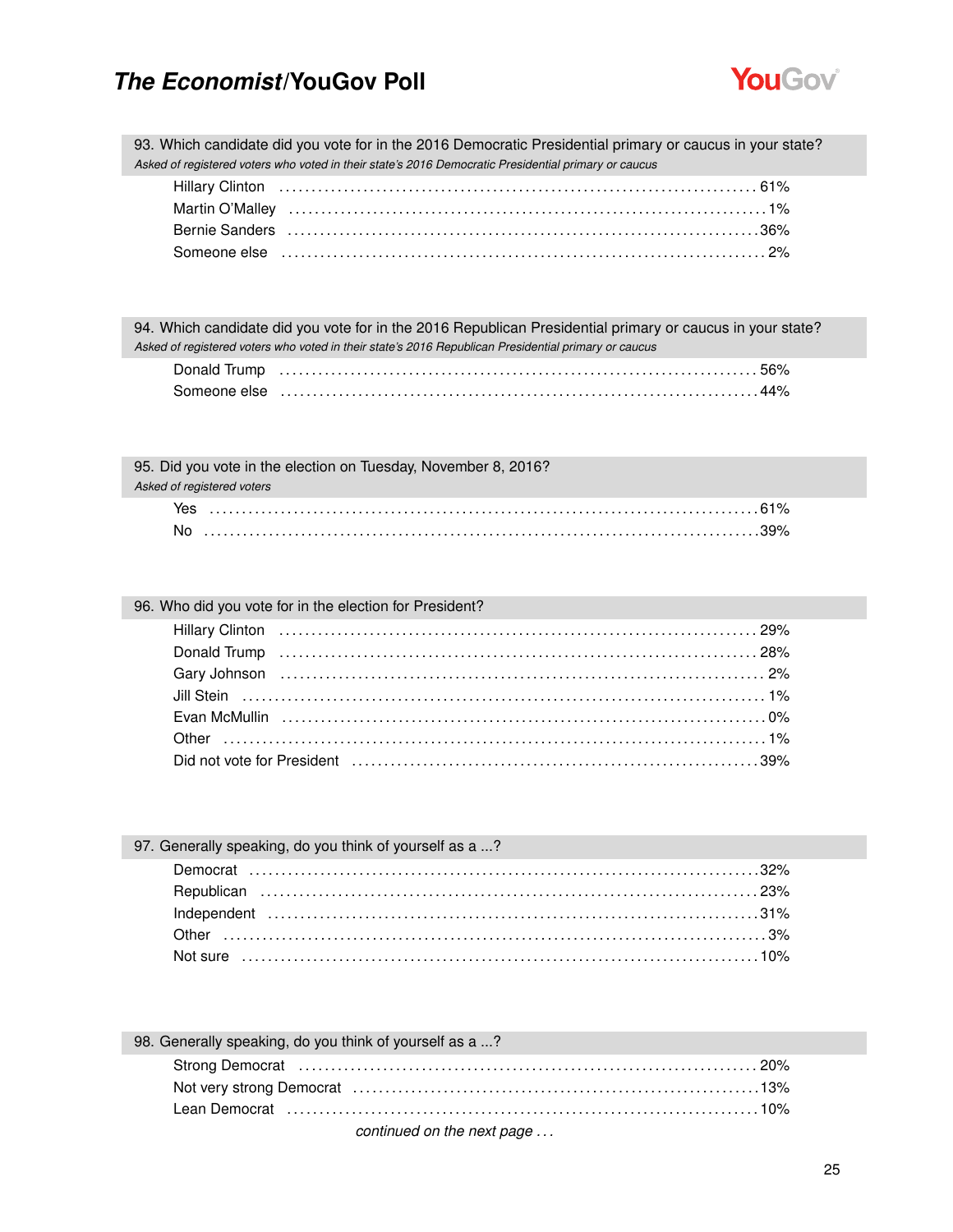

#### continued from previous page

| Lean Republican (and according to the set of the set of the set of the set of the set of the set of the set of                                                                                                                 |  |
|--------------------------------------------------------------------------------------------------------------------------------------------------------------------------------------------------------------------------------|--|
| 8% Not very strong Republican (and the content of the content of the content of the content of the content of the content of the content of the content of the content of the content of the content of the content of the con |  |
| Strong Republican (and the content of the strong Republican content of the content of the strong Republican                                                                                                                    |  |
|                                                                                                                                                                                                                                |  |
|                                                                                                                                                                                                                                |  |

#### 99. Are you...?

| Female |  |  |  |  |  |  |  |  |  |  |  |  |  |  |  |  |  |  |  |  |  |  |  |  |  |  |  |  |  |  |
|--------|--|--|--|--|--|--|--|--|--|--|--|--|--|--|--|--|--|--|--|--|--|--|--|--|--|--|--|--|--|--|

| 100. Respondent age by category |  |
|---------------------------------|--|
|                                 |  |
|                                 |  |
|                                 |  |
|                                 |  |

| 101. What racial or ethnic group best describes you? |  |
|------------------------------------------------------|--|
|                                                      |  |
|                                                      |  |
|                                                      |  |
|                                                      |  |

| 102. What is the highest level of education you have completed? |
|-----------------------------------------------------------------|
|                                                                 |
|                                                                 |
|                                                                 |
|                                                                 |

### 103. What is your marital status?

| continued on the next page |  |
|----------------------------|--|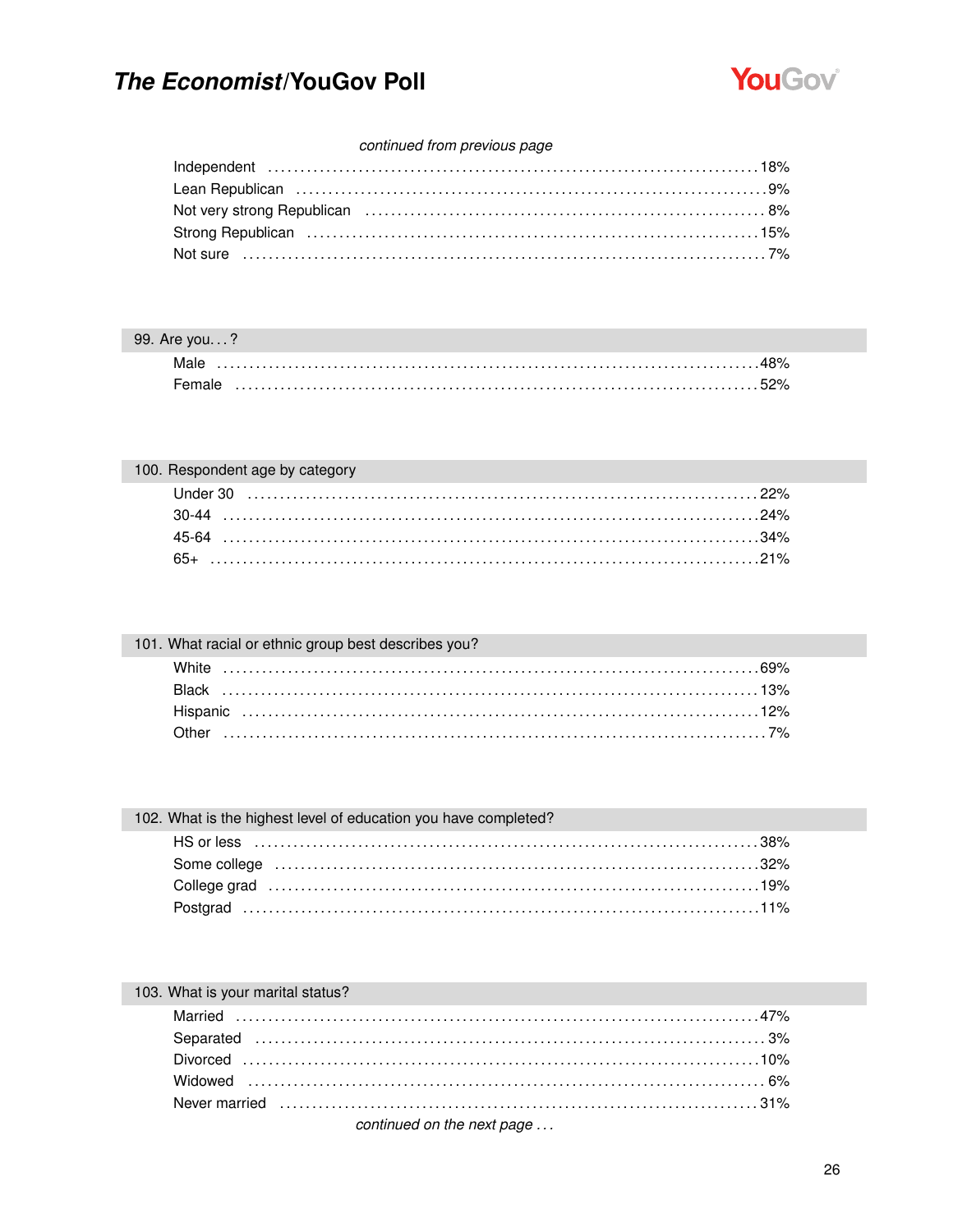

#### continued from previous page

|      | 104. Are you the parent or guardian of any children under the age of 18? |  |
|------|--------------------------------------------------------------------------|--|
| Yes. |                                                                          |  |
| No.  |                                                                          |  |

#### 105. Calculated from respondent's state of residence

#### 106. Which of the following best describes the place where you live?

#### 107. Overall, how would you rate your city or town as a place to live? Excellent

#### 108. Which of the following best describes your current employment status?

| Full-time employed (and the contract of the contract of the contract of the contract of the contract of the contract of the contract of the contract of the contract of the contract of the contract of the contract of the co |  |
|--------------------------------------------------------------------------------------------------------------------------------------------------------------------------------------------------------------------------------|--|
|                                                                                                                                                                                                                                |  |
|                                                                                                                                                                                                                                |  |
|                                                                                                                                                                                                                                |  |
|                                                                                                                                                                                                                                |  |
|                                                                                                                                                                                                                                |  |
|                                                                                                                                                                                                                                |  |
|                                                                                                                                                                                                                                |  |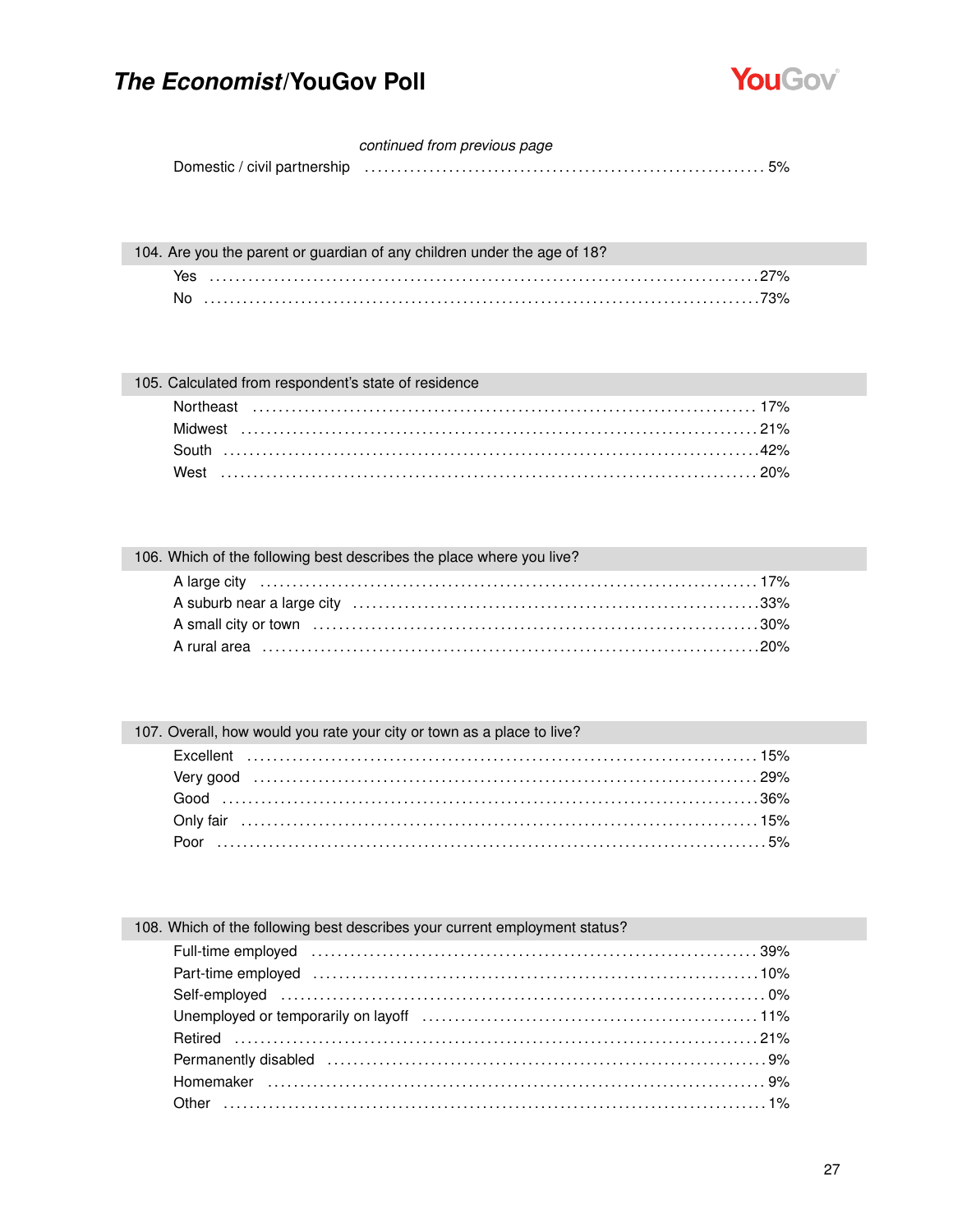

#### 109. Thinking back over the last year, what was your family's annual income?

110. We'd like to know whether you or someone in your immediate family is currently serving or has ever served in the U.S. military. Immediate family is defined as your parents, siblings, spouse, and children. Please check all boxes that apply.

| Military Household - Family (accordinational control control control control control control control control c |
|----------------------------------------------------------------------------------------------------------------|
|                                                                                                                |
|                                                                                                                |
|                                                                                                                |
|                                                                                                                |

#### 111. Are you or is someone in your household a member of a labor union?

#### 112. How important is religion in your life?

| Not at all important (a) contain the control of the control of the control of the control of the control of the control of the control of the control of the control of the control of the control of the control of the contr |  |
|--------------------------------------------------------------------------------------------------------------------------------------------------------------------------------------------------------------------------------|--|

#### 113. Aside from weddings and funerals, how often do you attend religious services?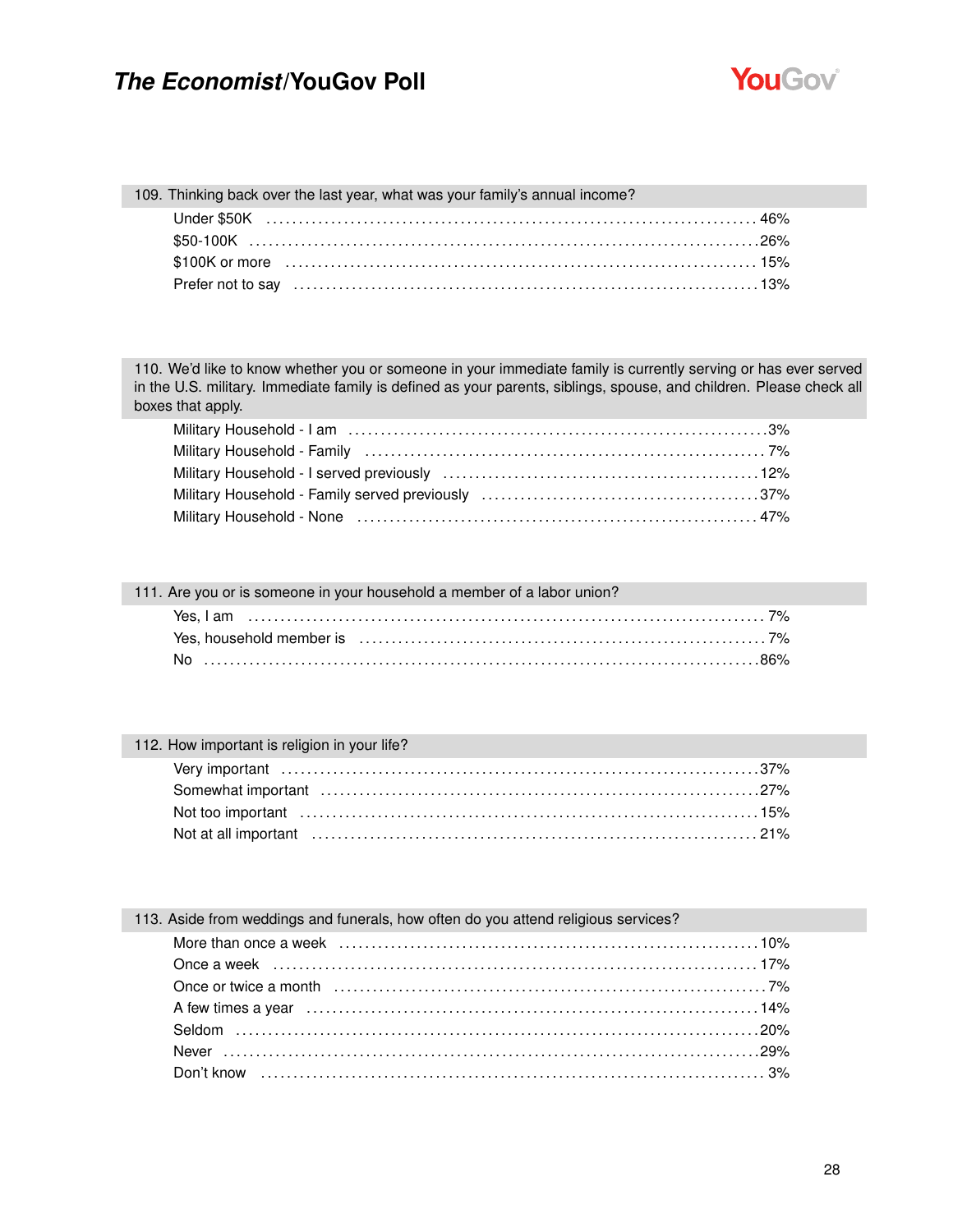

114. Would you describe yourself as a "born-again" or evangelical Christian, or not? 

115. People practice their religion in different ways. Outside of attending religious services, how often do you pray?

#### 116. What is your present religion, if any?

| Eastern or Greek Orthodox (and according to the control of the control of the control of the control of the control of the control of the control of the control of the control of the control of the control of the control o |  |
|--------------------------------------------------------------------------------------------------------------------------------------------------------------------------------------------------------------------------------|--|
|                                                                                                                                                                                                                                |  |
|                                                                                                                                                                                                                                |  |
|                                                                                                                                                                                                                                |  |
|                                                                                                                                                                                                                                |  |
|                                                                                                                                                                                                                                |  |
|                                                                                                                                                                                                                                |  |
|                                                                                                                                                                                                                                |  |
|                                                                                                                                                                                                                                |  |

| 117. What is your exit status? |  |
|--------------------------------|--|
|                                |  |
|                                |  |
|                                |  |
|                                |  |
|                                |  |

| 118. How should this case be disposed? |          |  |  |  |
|----------------------------------------|----------|--|--|--|
|                                        |          |  |  |  |
|                                        | Complete |  |  |  |